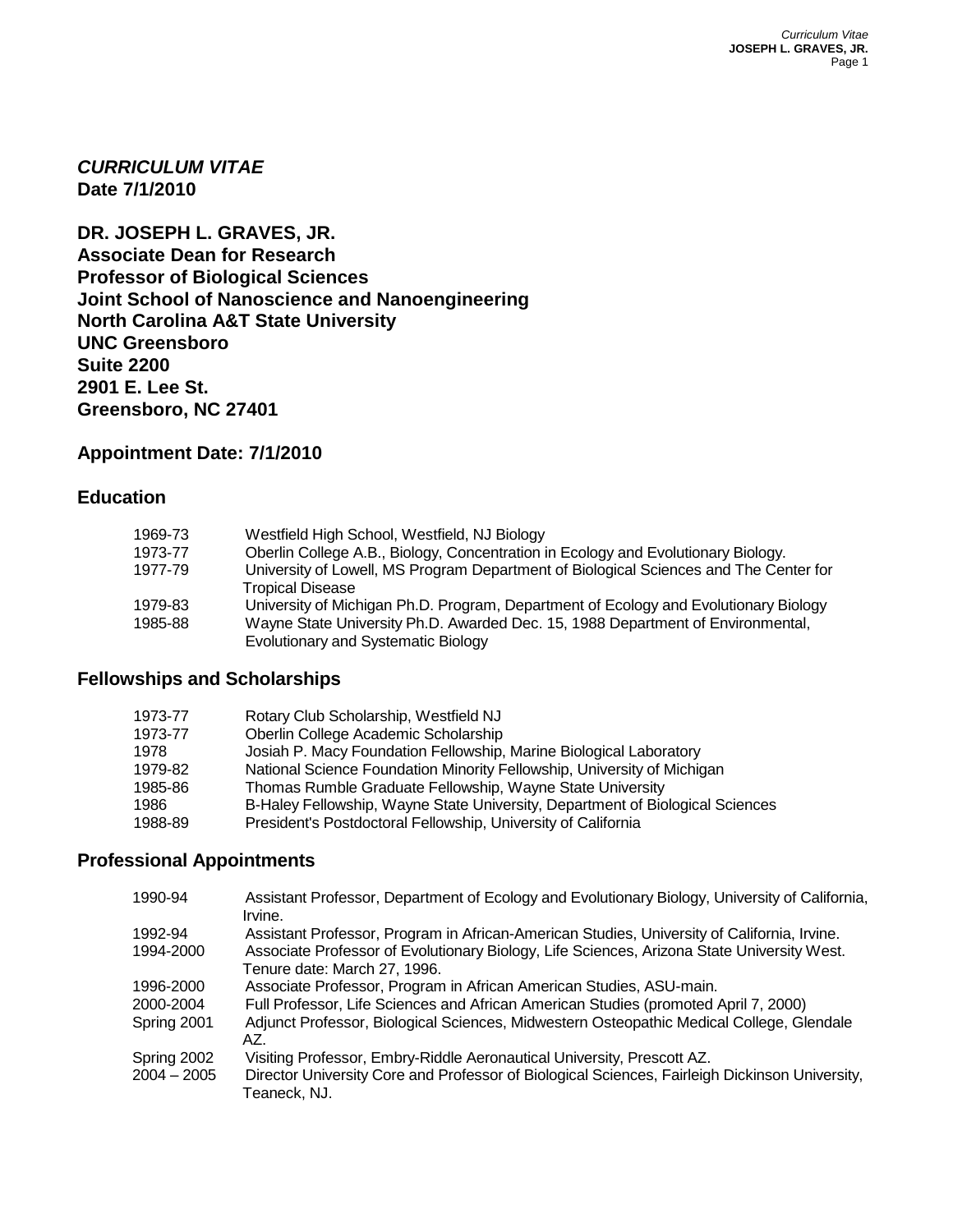- 2005 6/30/10 Dean, University Studies and Professor of Biological Sciences, North Carolina A&T State University. [www.ncat.edu/~univstud](http://www.ncat.edu/~univstud)
- 7/1/2010 Associate Dean for Research, Joint School of Nanoscience and Nanoengineering, NCATSU and UNC Greensboro.

## **Professional Societies:**

The Society for the Study of Evolution The American Society of Naturalists The Genetics Society of America The Ecological Society of America Society for Molecular Biology and Evolution American Society of Zoologists American Association for the Advancement of Science (Fellow, 1994-) American Public Health Association American Anthropological Association

### **Honors:**

Elected to Fellow of the Council of the American Association for the Advancement of Science *"For original contributions to the evolutionary theory of aging through an examination of its population genetic and physiological basis and for the successful mentoring of minority graduate and undergraduate students in the biological sciences"* 1994.

Nomination for Arizona State University Last Lecturer Series, 2001 & 2002.

ASU-West, Faculty/Academic Professional Achievement Award for Research, Scholarship, and Creative Activity, 2002.

Elected to Phi Kappa Phi National Honorary Society, North Carolina A&T State University Chapter, 2005.

# **Grants**

### **U.C. Irvine**

| 1. Winter 1989      | Faculty Cultural Research Grant Proposal, University of California, Irvine. Evolutionary<br>biology, the scientific method, and Black America. Awarded to M.R. Rose laboratory to<br>support research of J.L. Graves. |
|---------------------|-----------------------------------------------------------------------------------------------------------------------------------------------------------------------------------------------------------------------|
| 2. June 1, 1991     | Faculty Career Development Award, University of California, Irvine. Laboratory selection in<br>Drosophila arizonae.                                                                                                   |
| 3. October 1, 1991  | Physiology of Postponed Aging, P.I.'s T. Bradley, J.L. Graves, and M.R. Rose in NIH<br>Program Project: Postponed Aging in Drosophila. M.R. Rose, Director. Funded 8/1/92 -<br>6/31/94.                               |
| 4. October 1, 1991  | Comparative Biology and Genetics of Postponed Aging, <b>P.I.'s: J.L. Graves</b> in NIH Program<br>Project: Postponed Aging in Drosophila. M.R. Rose, Director. Funded 8/1/92-6/31/94.                                 |
| 5. January 15, 1993 | Project SMART: Science and Mathematics Articulated Roads Toward Teaching, PEW<br>Charitable Trusts, PI Alan Hoffer, Co-PI for Science, Dr. J.L. Graves, Jr. Funded 1/1/93-<br>6/31/94.                                |
| 6. November 1993    | Nomination NSF Presidential Faculty Fellowship.                                                                                                                                                                       |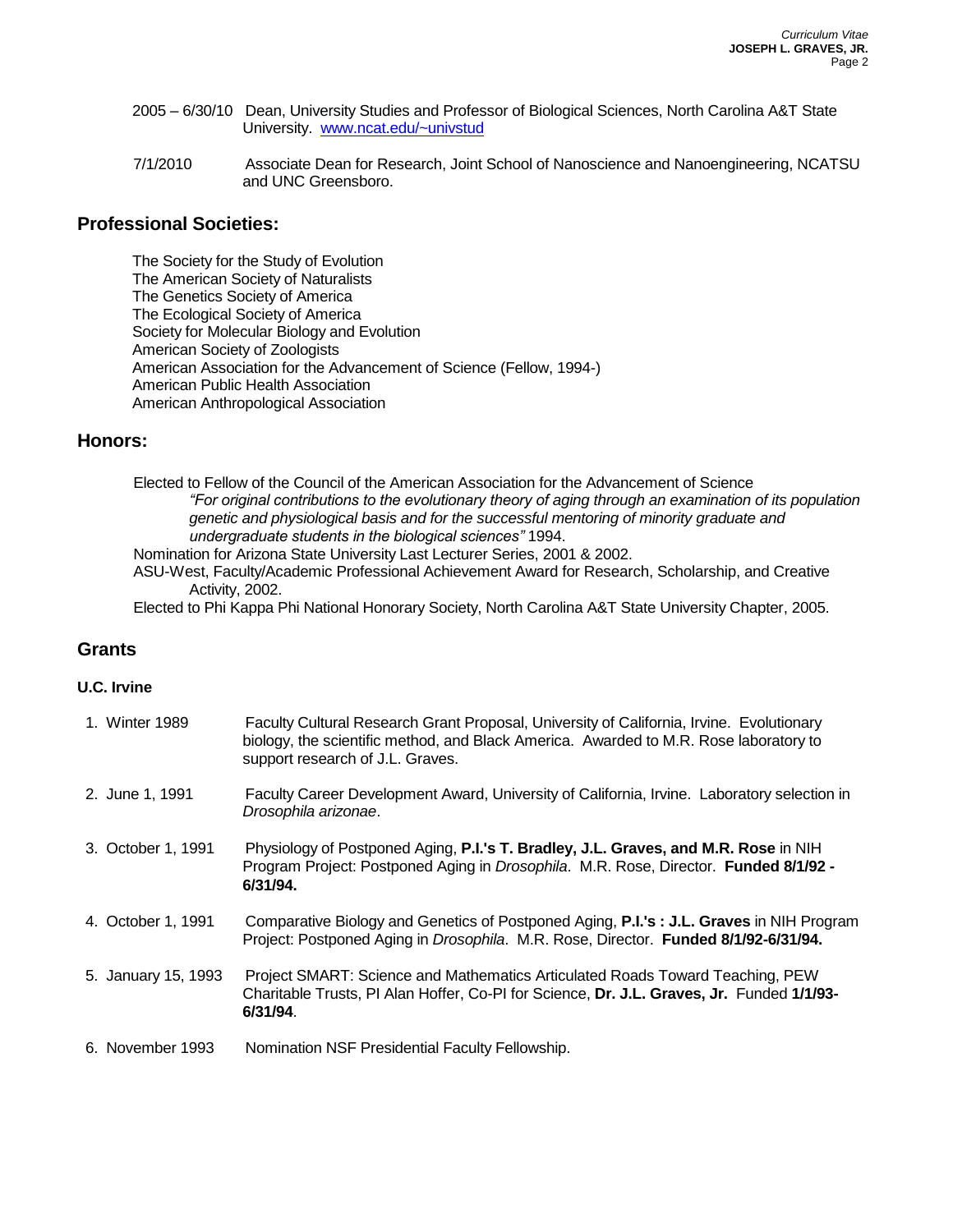| 7. November 1993     | An Integrative Approach to Careers in Evolutionary, Population, and Molecular Genetics.<br>Proposal for Research Careers for Minority Scholars Program, NSF, Human Resource<br>Directorate. PI's Joseph Graves and Anthony James. Not funded.                                |
|----------------------|------------------------------------------------------------------------------------------------------------------------------------------------------------------------------------------------------------------------------------------------------------------------------|
| 8. January 1994      | A National Model for Minority Mathematics and Science Teacher Preparation. Project<br>Director, Alan Hoffer; PI for Science Education, Joseph Graves. Proposal for The<br>Comprehensive Program Fund for the Improvement of Postsecondary Education (FIPSE).                 |
| <b>ASU-West</b>      |                                                                                                                                                                                                                                                                              |
| 9. September 1994    | Collaborative Research Program in Evolutionary Physiology, a pre-proposal for the NSF<br>Collaborative Research at Undergraduate Institutions Program. Unreviewed.                                                                                                           |
| 10. September 1994   | Comparative Biology and Genetics of Aging in Drosophila. Faculty Grant-in-Aid Program.<br>Funded 1994 - 95.                                                                                                                                                                  |
| 11. October 1994     | Comparative Biology and Genetics of Aging in Drosophila II. Selection Studies and<br>Resistance to Toxic Materials. Arizona State Disease Research Commission. Funded<br>August 1, 1995 to 1998.                                                                             |
| 12. November 1994    | Comparative Biology and Genetics of Aging in Drosophila II. Selection Studies. Sandoz<br>Foundation for Gerontological Research. Not funded.                                                                                                                                 |
| 13. November 1994    | An Integrative Research Program in Evolutionary Physiology, a proposal for the NSF<br>Improvement in Laboratory Instruction, Leadership in Laboratory Development Program. Not<br>funded.                                                                                    |
| 14. November 1994    | Pseudoscience, Biology, and the Education of African-American Students. A symposium<br>proposal for the NSF Social Sciences Directorate. Funded March 5, 1995.                                                                                                               |
| 15. January 1997     | An Integrative Approach to Biomedical Careers, National Institute of General Medical<br>Sciences. National Institutes of Health. Funded September 30 <sup>th</sup> 1997 -99.                                                                                                 |
| 16. July - Aug. 1997 | Western Alliance to Expand Student Opportunites, Summer Institute. Funded from July 1997<br>to August 1997.                                                                                                                                                                  |
| 17. November 1997    | The impact of Nicotine on the Genetics of Aging: Exposure and Selection for Resistance.<br>Arizona Disease Control Research Commission. Funded July 1 1998 – June 30 <sup>th</sup> 2001.                                                                                     |
| 18. December 1997    | A Pilot Program to Integrate Mathematics and Science Instruction: An Approach Toward<br>Attracting Underrepresented Minorities to Science. Pl. Dr. J.L. Graves, with Phoenix<br>Union High School District. Eisenhower Mathematics and Science Education Act. Not<br>funded. |
| 19. January 1998     | An Integrative Approach to Biomedical Careers II. National Institute of General Medical<br>Sciences. National Institutes of Health. Unreviewed.                                                                                                                              |
| 20. October 15, 1998 | A Request for Travel Support for Underrepresented Minorities Interested in Pursuing<br>Biomedical Research Careers, Arizona Community Foundation. Not funded.                                                                                                                |
| 21. January 1997     | An Integrative Approach to Biomedical Careers, National Institute of General Medical<br>Sciences, National Institutes of Health. Renewal funded September 30 <sup>th</sup> 1999 -2002.                                                                                       |
| 22. November 2009    | Biocomputational Evolution in Action Consortium (BEACON), Science Technology Center,<br>Director for Education, NCATSU University, National Science Foundation; 2010 - 2015;<br>funding at \$25,000,000; ~ \$2,500,000 to NCATSU.                                            |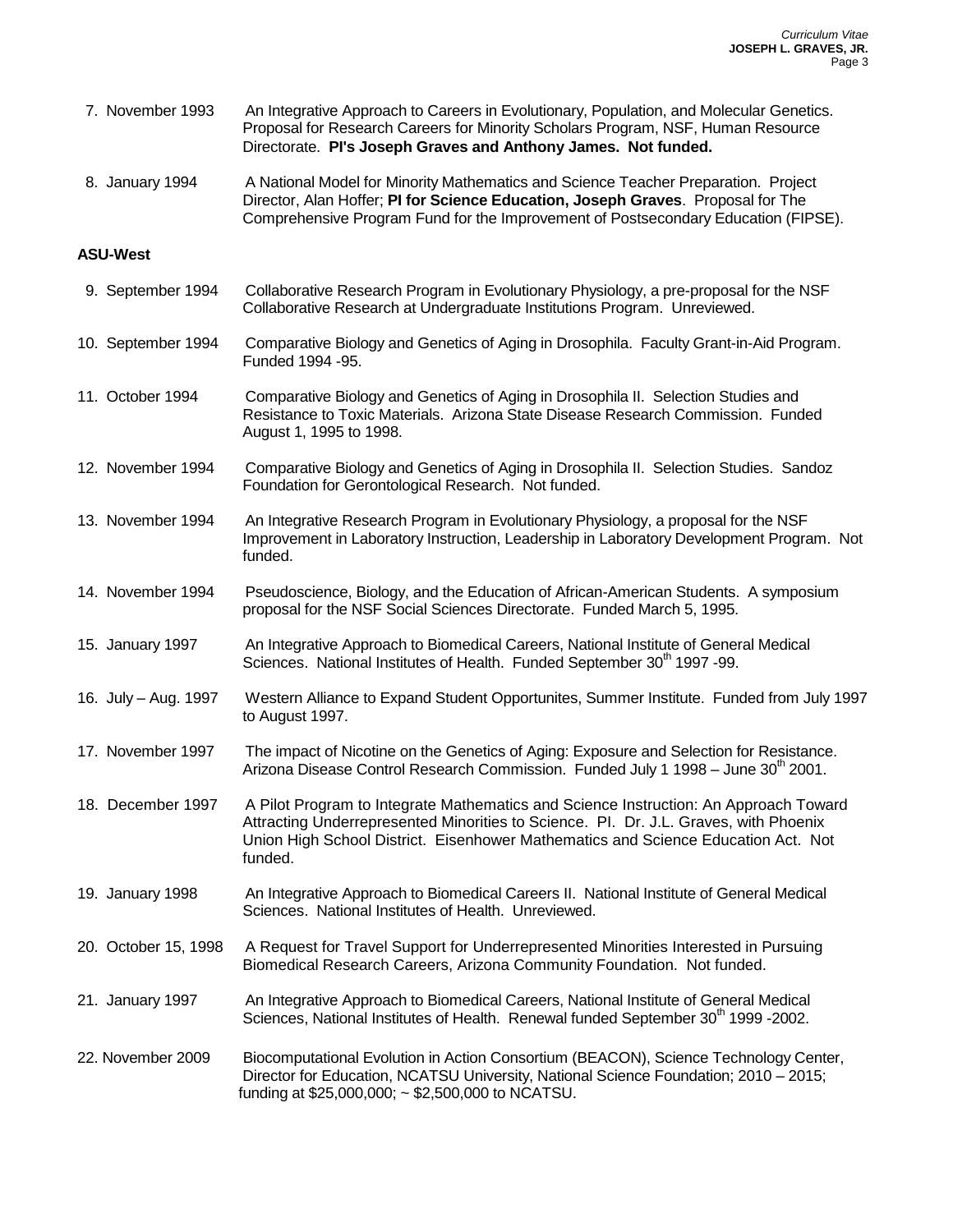23. November 2009 Reading for Success (RfS**)**: Walmart Minority Student Success Initiative Proposal, PI's: Drs. Robert Drake and Tracey Ford; Campus Leadership Group (Dr. J.L.. Graves Jr.); under review.

## **Peer Reviewed Publications**

- 1. Luckinbill L.S., J.L. Graves, A. Tomkiw, and O. Sowirka (1988a) A qualitative analysis of some life history correlates of longevity in *Drosophila melanogaster*. *Evolutionary Ecology* 2:85-94.
- 2. Luckinbill L.S., J.L. Graves, A.H. Reed, and S. Koetsawang (1988b) Localizing the genes that defer senescence in *Drosophila melanogaster*. *Heredity* 60:367-374.
- 3. Graves J.L., Luckinbill, and A. Nichols. (1988) Flight duration and wing beat frequency in long- and shortlived *Drosophila melanogaster, J. Insect Physiol.* 34:1021-1026.
- 4. Rose, M.R. and J.L. Graves (1989) What evolutionary biology can do for gerontology, *J. Gerontol.* 44, B27-29.
- 5. Graves, J.L. (1989) Patterns of pleiotropy in *Drosophila melanogaster* selected for postponed senescence. Abstract. Symposium Session, The Evolutionary Biology of Aging, **The Gerontological Society of America**, 42nd Annual Meeting, Minnesota Nov. 18-19.
- 6. Graves, J.L. and M.R. Rose. (1989) Population Genetics of senescence in *Drosophila*. Life Science Advances: *Life Sciences Advances: Fundamental Genetics* 8:45-55.
- 7. Rose, M.R. and J.L. Graves. (1990) Evolution of Aging. *Review of Biological Research in Aging* vol. 4:3-14, edited by M. Rothstein, Alan R. Liss, Inc. New York.
- 8. M.R. Rose, E.W. Hutchinson, and J.L. Graves. (1990) Genetics of Longer-Lived *Drosophila, UCLA Symposium on Molecular and Cellular Biology* pp 19-30.
- 9. Graves, J.L. and M.R. Rose. (1990) Flight duration in *Drosophila melanogaster* selected for postponed senescence. In *Genetic Effects on Aging II.*, Telford Press, Caldwell, N.J.
- 10. Rose, M.R., J.L. Graves, and E.W. Hutchinson. (1990) The use of selection to probe patterns of pleiotropy in fitness characters. In *Genetics, Evolution, and Coordination of Insect Life Cycles*, Springer-Verlag, Berlin.
- 11. Rose, M.R., L.N. Vu, S. Park, and J.L. Graves. (1992) Indirect artificial selection can increase longevity in D*rosophila melanogaster*. *Exp. Gerontol.* **27:241-250.**
- 12. Graves, J.L., E. Toolson, C.M. Jeong, L.N. Vu, and M.R. Rose. (1992) Desiccation resistance, flight duration, glycogen and postponed senescence in *Drosophila melanogaster*. *Physiological Zoology* 65(2):268-286.
- 13. Rose, MR, Tyler RH, Spicer GS, Ayala FJ, Nusbaum TJ, Mueller LD, Graves, JL, and Fleming JE. (1993) Genetic and physiological-mechanisms of postponed aging in Drosophila. **J. Cellular Biochemistry** 144- 144, suppl. 17D, Mar 13.
- 14. Graves, J.L. (1993) Evolutionary biology and human variation: Biological determinism and the mythology of race. *Race Relations Abstracts* 18(3):4-34. Sage Publishers.
- 15. Nusbaum, T.J., J.L. Graves, L.D. Mueller, and M.R. Rose. (1993) Letters; *Science* 260, June 11; In response to Carey et al. vol. 258, 457 (1992).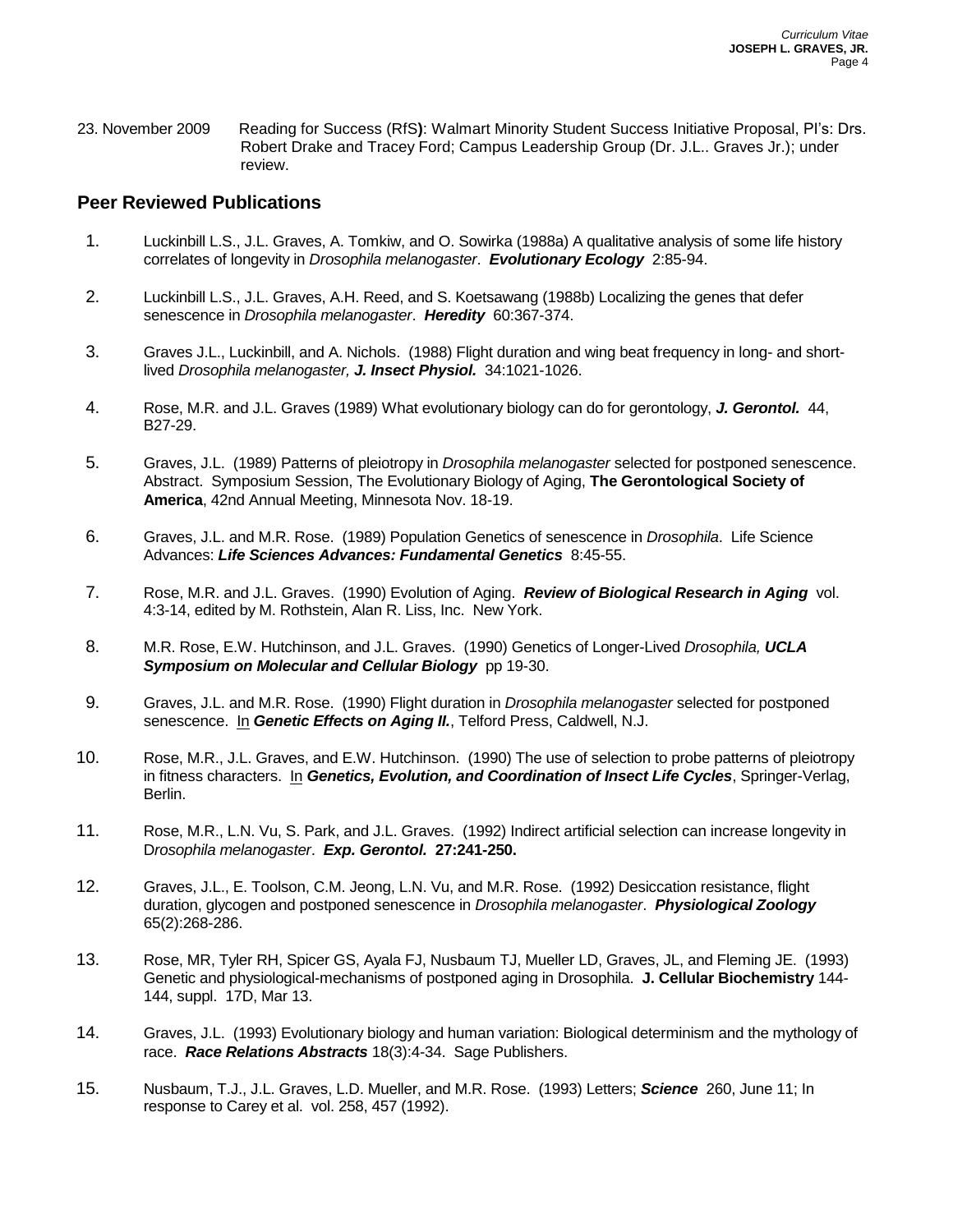- 16. Mueller, L.D., J.L. Graves, and M.R. Rose. Interactions between density-dependent and age-specific selection in *Drosophila melanogaster*. *Functional Ecology* 7:469-479.
- 17. Graves, J.L. and L.D. Mueller. Population density effects on longevity. *Genetica* vol. 91 pp. 99-109.
- 18. Tyler, R., H. Brar, M. Singh, A. Latorre, J.L. Graves, L.D. Mueller, M.R. Rose, and F. Ayala. The effect of Superoxide Dismutase on aging in *Drosophila. Genetica* vol. 91 pp. 143-146.
- 19. Graves, J.L. (1993) The costs of reproduction and dietary restriction in mammals. *Growth*, *Development, and Aging* 57(4):233-249.
- 20. Graves, J.L. (1994) Materialist philosophy, Evolutionary Biology, and African-American Students I: My statement of the problem." in: **Proceedings National Research Conference on African-American Studies, University of Oklahoma , Norman, Oklahoma**, November 19 - 21, 1992. pp. 22-42.
- 21. Graves, J.L. and J. Leigh (1994) Materialist philosophy, Evolutionary Biology, and African-American Students II: Empirical Evidence, in: **Race in a Global Society; University of Oklahoma Symposium in African-American Studies**, November 1993.
- 22. Graves, H. Paciotti, L. Matzkin, and B. Joos. (1993) Mating status, physiological performance, and fitness in *Drosophila arizonae*. **Abstract in** *American Zoologist* **vol. 33(5):114A.**
- 23. Graves, J.L. and L.D. Mueller (1995) Population density effects on longevity revisited: A note in response to Density and Age-specific Mortality by J.W. Curtsinger. **Genetica** 96(3):183-186.
- 24. Graves, J.L. and T. Place (1995) Race and IQ revisited: Figures never lie, but often liars figure. **Sage Race Relations Abstracts** Vol. 20(2):4-50.
- 25. Graves, J.L. (1995) Science, undergraduate education, and African American students in the 21<sup>st</sup> century. **Perspectives** 25(2)70-88.
- 26. Graves, J.L. and A. Johnson. (1995) The pseudoscience of Psychometry and the *Bell Curve* Special Issue: Myth and Realities: African Americans and the Measurement of Human Difference. **The Journal of Negro Education** vol. 64(3):277-294.
- 27. Graves, J.L. (1997) Chapter 4. General Theories of Aging: Unification and Synthesis, in *Principles of Neural Aging*. Pp. 35-55. Eds. Sergio F. Dani, MD., Akira Hori, MD., and Gerhard F. Walter, MD, Ph.D. Elsevier Press.
- 28. Graves, J.L. *The Emperor's New Clothes: Biological Theories of Race at the Millenium*. Rutgers University Press, 2001.
- 29. Graves, J.L. (2002) The misuse of life history theory: J.P. Rushton and the pseudoscience of racial hierarchy. In J. Fish ed. *Understanding Race and Intelligence*, Lawrence Erlbaum Associates, pp. 43 - 57.
- 30. Graves, J.L. (2002) The Last Battlefield: Biological Theories of Race and the Future of American Society, in L. May, S. Collins-Chobanian, and K. Wong, Editors; *Applied Ethics: A Multicultural Approach* (New York: Prentice Hall, 2002, pp. 422-433.)
- 31. Graves, J.L. (2002) *What a tangled web he weaves: Race, reproductive strategies, and Rushton's life history theory*. **Anthropological Theory**, Sage Publishers, vol. 2(2): 131-154.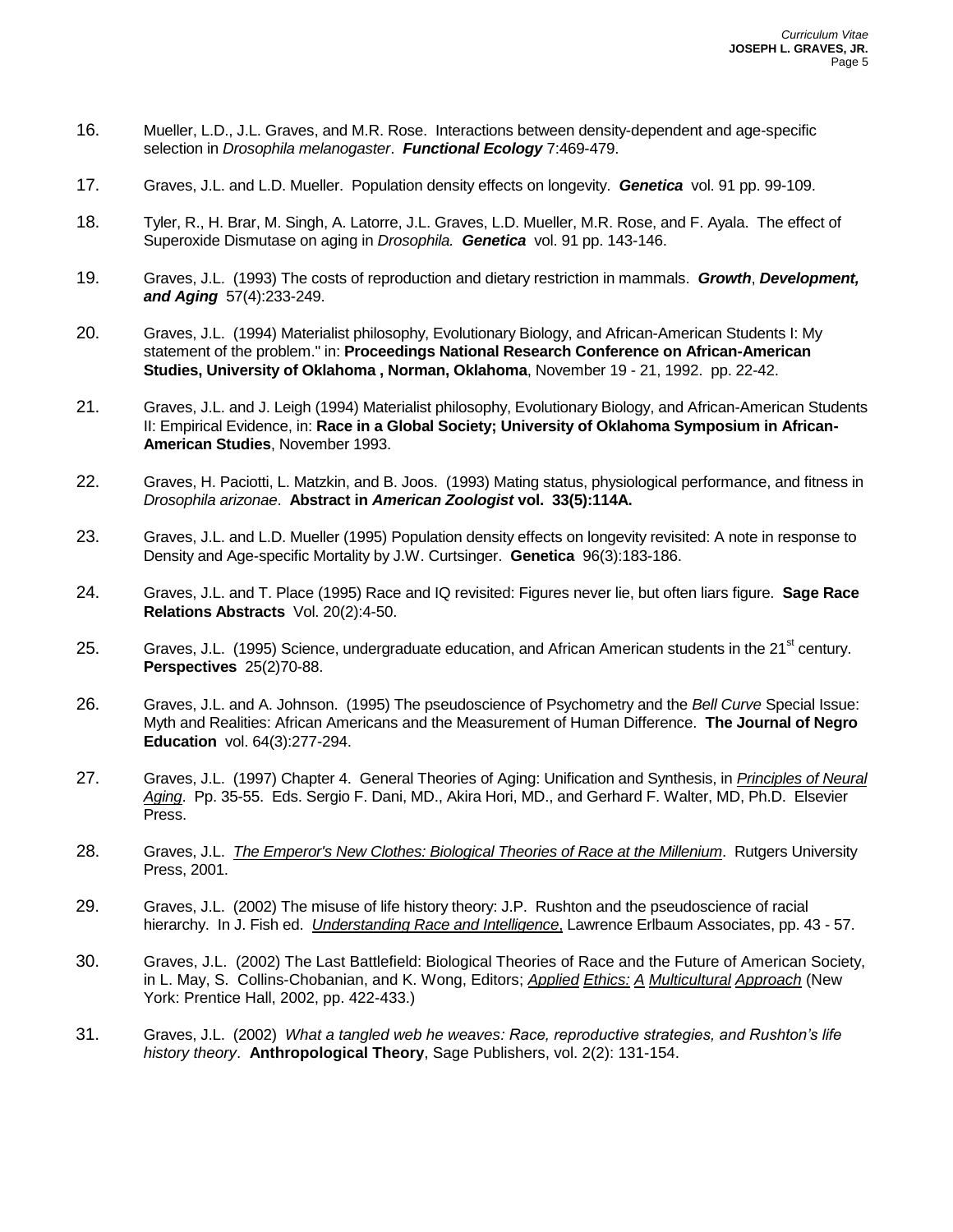- 32. Graves, J.L. (2002) Scylla and Charybdis: Adaptationism, reductionism, and the fallacy of associating race with disease, in Rachel Ankeny and Lisa Parker eds. *Medical Genetics: Mutating Concepts and Evolving Disciplines,* Amsterdam: Kluwer Academic Publishers.
- 33. Graves, J.L. (2002) Between a Rock and a Hard Place: Teaching the Biological and Social Construction of Race, in Bonnie Tu-Smith ed., *Race in the Class Room: Politics and Pedagogy*, New Brunswick, NJ: Rutgers University Press, pp. 299-31.
- 34. Graves, J.L., The Race Myth: Why We Pretend Race Exists in America, (New York, NY: Dutton Books), 2004.
- 35. Graves, J.L. ( 2004) "Race" for *The Encyclopedia of the World's Minorities*, Robin L. Rone, Commissioning Editor, Fitzroy Dearborn Publishers, 919 N. Michigan Avenue, Suite 760, Chicago, IL 60611.
- 36. Graves, J.L. ( 2004) "Creole" for *The Encyclopedia of the World's Minorities*, Robin L. Rone, Commissioning Editor, Fitzroy Dearborn Publishers, 919 N. Michigan Avenue, Suite 760, Chicago, IL 60611.
- 37. Graves, J.L. (2004) "The Civil War, US" for *The Encyclopedia of the World's Minorities*, Robin L. Rone, Commissioning Editor, Fitzroy Dearborn Publishers, 919 N. Michigan Avenue, Suite 760, Chicago, IL 60611.
- 38. Graves, J.L. (2004) "Environmental Racism" for *The Encyclopedia of the World's Minorities*, Robin L. Rone, Commissioning Editor, Fitzroy Dearborn Publishers, 919 N. Michigan Avenue, Suite 760, Chicago, IL 60611.
- 39. Deckert-Cruz, D.J., Matzkin, L.M., Graves, J.L., and Rose, M.R., Electrophoretic Analysis of Methuselah flies from Multiple Species, in Methuselah Flies, ed. M. Matos and M.R. Rose, 2004.
- 40. Graves, J.L., The Race Myth: Why We Pretend Race Exists in America, soft cover edition with a new preface by the author (New York, NY: Dutton Books), 2005.
- 41. Graves, J.L. *The Emperor's New Clothes: Biological Theories of Race at the Millennium*, soft cover edition, 2<sup>nd</sup> printing with a new preface by the author, Rutgers University Press, 2005.
- 42. Graves, J.L., What we know and what we don't know: Human Genetic Variation and the social construction of race, for *Is Race Real?*, a collection of essays solicited by The Social Science Research Council, edited by Craig Calhoun, President Social Science Research Council, April 6<sup>th</sup> 2005.
- 43. Graves, J.L. (in press) Science in the Belly of the Beast: A Look Back at My Career in the Academy, in *Voices of Black American Pioneers*, V.L. Farmer and E. Shepherd-Wynn Eds., (Santa Barbara, CA: ABC CLIO.)
- 44. Graves, J.L. and Rose, M.R. (2006) Against Racial Medicine, *Patterns of Prejudice* vol. 40 (4-5): 481-493, Sander Gilman editor.
- 45. Graves, J.L., (2007) Basketball, in *Encyclopedia of Race and Racism*, Macmillan Reference USA, Gale-Cengage Learning.
- 46. Graves, J.L., (2007) Hans Eysenck, in *Encyclopedia of Race and Racism*, Macmillan Reference USA, Gale-Cengage Learning.
- 47. Graves, J.L., (2007) Track and Field, in *Encyclopedia of Race and Racism,* Macmillan Reference USA, Gale-Cengage Learning.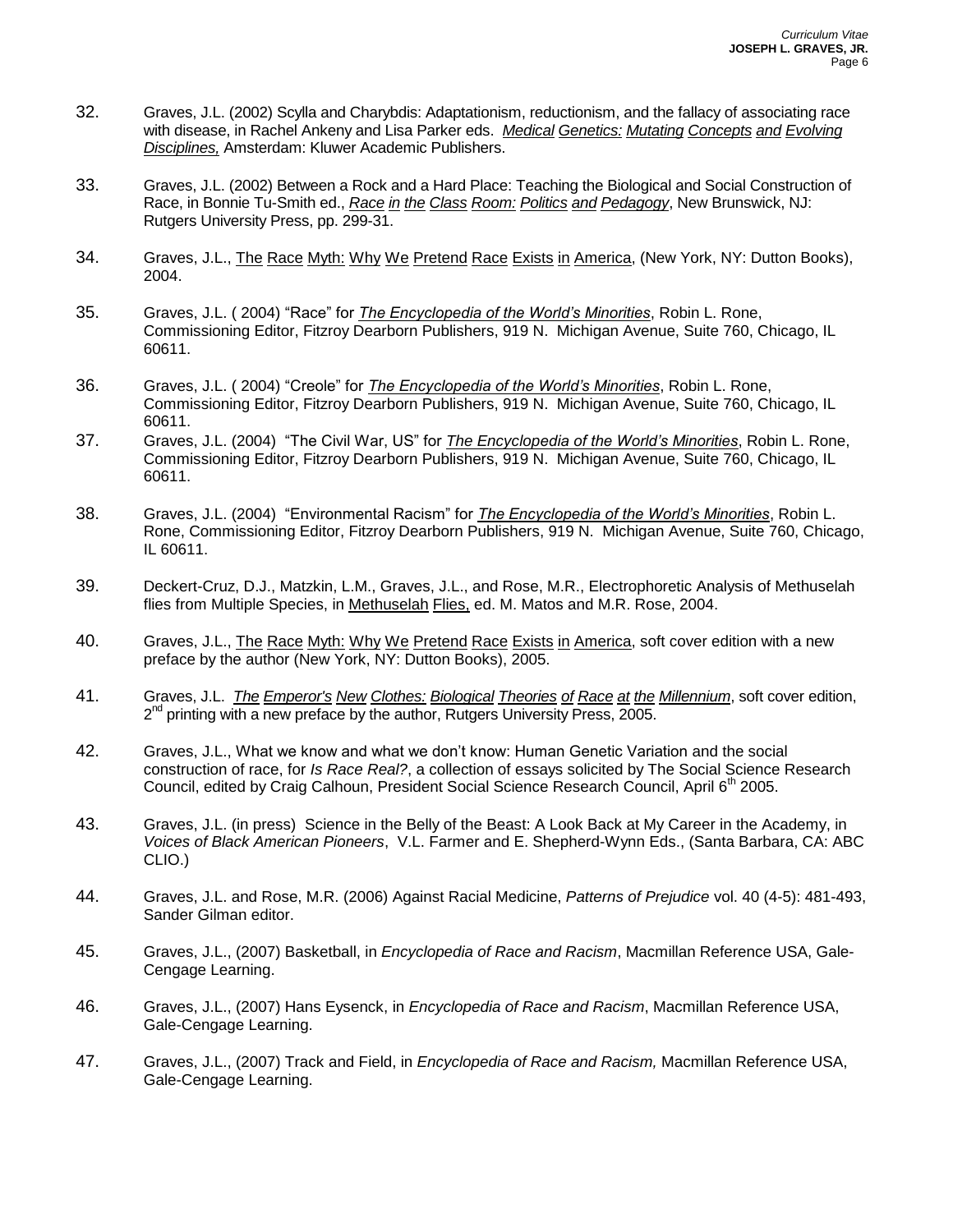- 48. Graves, J.L., (2007) US Civil War Politics, in *Encyclopedia of Race and Racism*, Macmillan Reference USA, Gale-Cengage Learning.
- 49. Graves, J.L., (2007) Boxing, in *Encyclopedia of Race and Racism*, Macmillan Reference USA, Gale-Cengage Learning.
- 50. Graves, J.L., (2007) "Niggers: Old and New"**,** A response to: "Sticks and Stones May Break My Bones…"Airbrushing the Ugliest of Ugly in African American Children's Books, by Neal Lester, in Obsidian III Literature in the African Diaspora Vol. 3, No. 2 Fall-Winter 2002, in *Once Upon a Time in a Different World: Issues and Ideas in African American Children's Literature (Children's Literature and Culture),* Routledge Press*.*
- 51. Graves, J.L. and Bailey, G.L., *(2009)* Evolution, Religion, and Race: Critical Thinking and the Public Good, *Forum on Public Policy: A Journal of the Oxford Round Table; http://forumonpublicpolicy.com/summer08papers/relsum08.html*.
- 52. Graves, J.L., Biological V. Social Definitions of Race: Implications for Modern Biomedical Research, *Review of Black Political Economy*, DOI: 10.1007/s12114-009-9053-3, 2009.
- 53. Graves, J.L., Evolutionary versus Racial Medicine: Why it Matters? In *Race and the Genetic Revolution: Science, Myth and Culture*, edited by Sheldon Krimsky and Kathleen Sloan, Columbia University Press, in press.
- 54. Graves, J.L., Race in D. Williams, *Race, Ethnicity, and the Criminal Justice System*, (Sudbury, MA: Jones and Bartlett Learning), 2010.
- 55. Goeke, J., Slade, J, and Graves, J.L., Pioneering General Education Reform at North Carolina A&T State University: Teaching Students to Think and Write Critically on a Historically Black Campus." Submitted to *The Journal of General Education,* 2010*.*

### **Book Reviews, Letters, and popular articles:**

Graves, J.L. (1994) *Human Longevity?* Book Review of *Human Longevity*, David W.E. Smith M.D., Oxford University Press, 1993. in **The Quarterly Review of Biology** 69(4):566-567.

Graves, J.L. (1995) Review: *The DNA Mystique: The Gene as a Cultural Icon*. by Dorothy Nelkin and M. Susan Lindee, Freeman Press for **Chemical and Engineering News,** Corresponding Editor: Mairin Brennan, Senior Editor, **C&EN** . August 14, pp.30-32.

Graves, J.L. (1997) *The Clock of Aging*, Book Review of *The Clock of Aging*, by John J. Medina, in **The Quarterly Review of Biology** Vol. 72(3): 357-8.

Graves, J.L., (1997) Race and IQ in the 90's: A Grim Testament to a Naked Emperor, for **Opportunity Journal**, Magazine of the National Urban League, Lee Daniels editor.

Graves, J.L. (1998) Internet Divide in Letters to the Editor, **Science** vol. 281, p. 921.

Graves, J.L. (2002) Foreword in *Evolutionary Psychology and Violence: A Primer for Policymakers and Public Policy Advocates*, Richard W. Bloom and Nancy K. Dess, Editors, A volume in the Praeger/Greenwood series, *Psychological Dimensions to War and Peace* (Harvey J. Langholtz, Editor.)

Graves, J.L. "The Biological Case Against Race", in **American Outlook** magazine, spring 2002.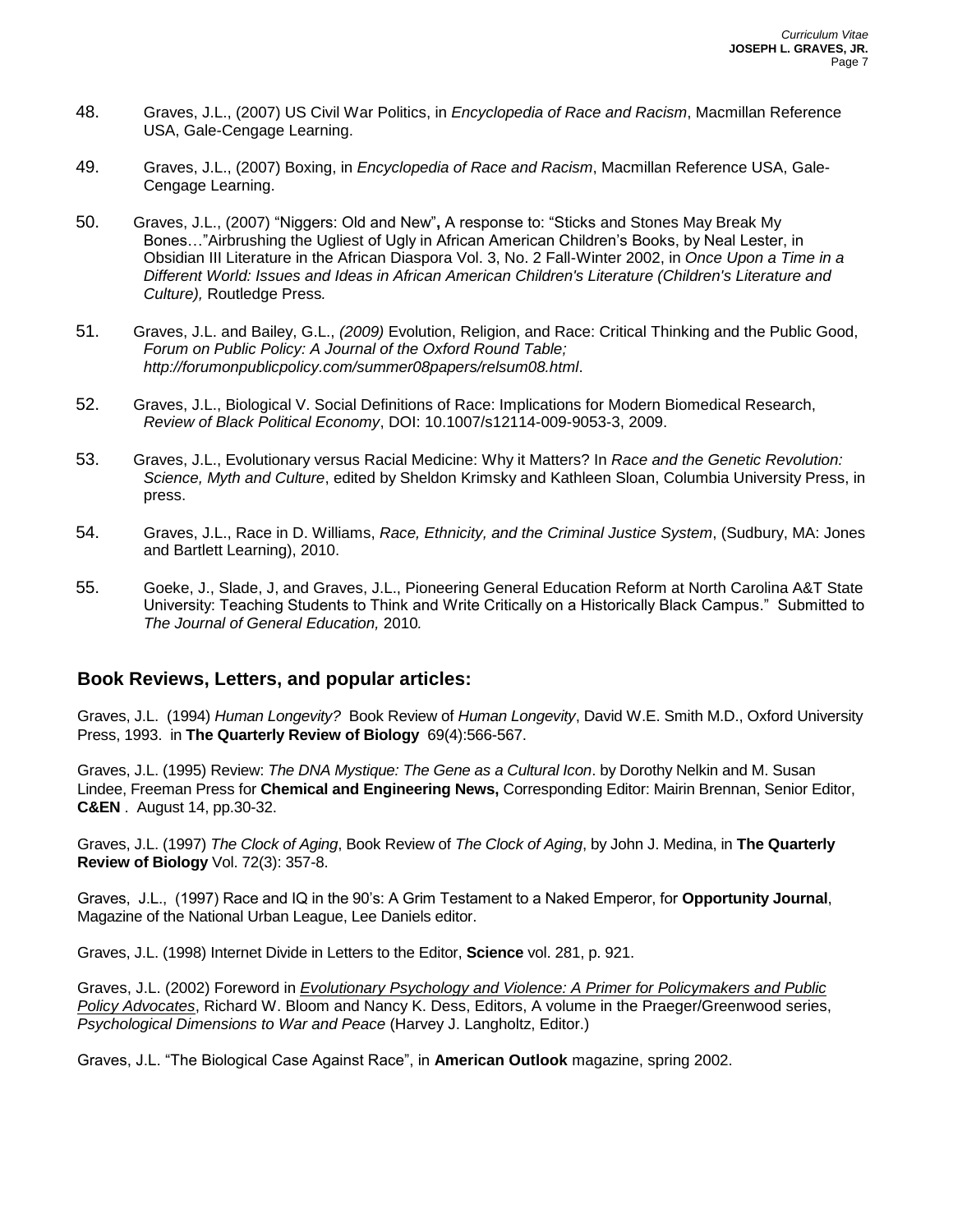Graves, J.L. "Why we should teach our students about race", **The Natural Selection**: newsletter of the Biological Sciences Curriculum Study, Winter 2002, and reprinted in: **Reports of the National Center for Science Education**, May/June 2002, pp. 23-26.

Graves, J.L. and Rose, M.R., Personal does not equal "racial", Diverse, Inc., CMA Publishing, June 13, 2006.

Graves, J.L., EVOS Blog: *Making Sense of Biology*, [http://evostudies.org/blog/?author=8;](http://evostudies.org/blog/?author=8) July 2009 – Present.

# **Manuscripts in Preparation**

Gentry, A, Han, J. Graves, J.L, Genistein and its effects on Breast Cancer Cells, (in prep.)

Graves, J.I. (Associate Editor), Encyclopedia of Race and Racism, 2<sup>nd</sup> Edition, Macmillan Reference USA, Gale-Cengage Learning, 2011.

Bailey, G, Graves, J.L, Han, J, and Wright, D, Religiously Expressed Fatalism and the Perceived Need for Science and Scientific Process to Empower Agency, for International Science and Society Conference, in prep.

Graves, J.L., (in prep) *Race 101: What Every College Student Should Know About Race*, for Rutgers University Press, Doreen Valentine, Acquisitions Editor.

Graves, J.L., and Bailey, G., (in prep) Creation Narratives, Socially Constructed-Race, and Human Genetic Variation, for *Evolution: Education and Outreach.*

K. Weber<sup>\*</sup>, J. Graves, R. Eisman, J.Harmon and B. Goodwin, Results of Long-Term Selection Experiments with Drosophila, in prep.

## **Administrative Experience**

- (1) Acting Associate Director, Howard Hughes UBSMART Program, University of California, Irvine. Summer 1991.
- (2) California Alliance for Minority Participation, (CAMP), Director, Transfer Students Program, September 1992 1994
- . (3) Chair, Arizona State University West, Dept. of Life Sciences, Articulation Committee, Fall semester 1994.
- (4) Chair, Arizona State University West Student Retention Committee, Fall 1995 1996.
- (5) Member Management Leadership Team, Phoenix Urban Systemic Initiative, National Science Foundation Project.
- (6) Arts and Sciences Promotion and Tenure Committee, Fall 1996 1998, Chair 1997-8 Committee.
- (7) Co-chair Martin Luther King Week committee 1995-98.
- (8) Director of ASU-West, Bridges Program, funded by An Integrative Approach to Biomedical Careers, National Institute of General Medical Sciences, National Institutes of Health, PI: Dr. Joseph l. Graves, Jr., September  $30^{th}$  1997 - 2002.
- (9) Coordinator, Program in Ethnic Studies, ASU-West, August 1, 1998 July 31, 1999.
- (10) University Core Director, Fairleigh Dickinson University, Teaneck Campus, August 2004 2005.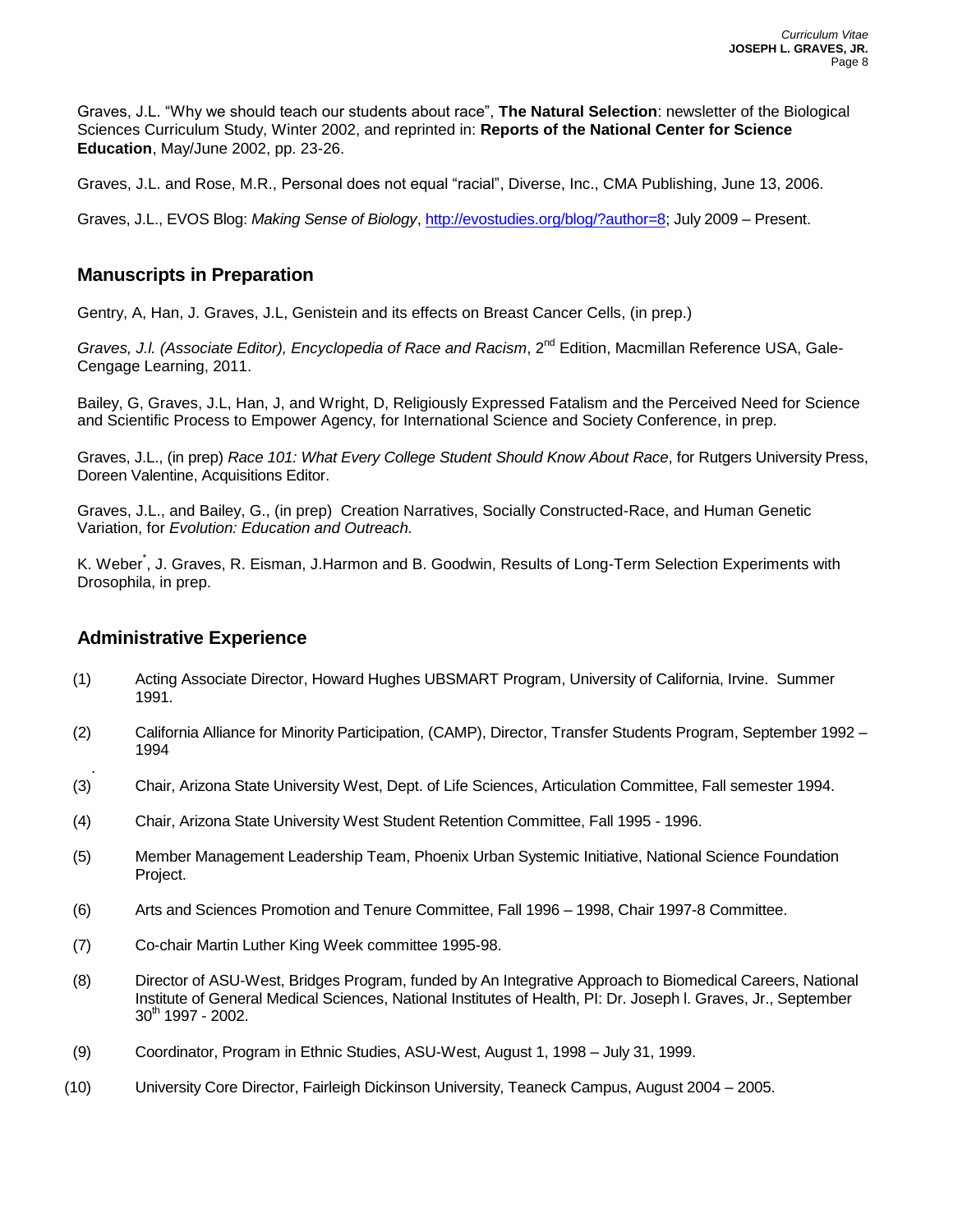(11) Dean, University Studies, North Carolina A&T State University, fall 2005 – Present.

## **Teaching Experience**

#### University of California, Irvine.

Graduate Seminar 202 1992 Biology 94, The Diversity of Life, 1992-4 African-American Studies: The Natural and Social Sciences Social Sci. 51b 1993-94. Evolutionary Ecology, Bio 324. 1994

#### ASU-West

The Biology of Aging, Fall 1994,1996. General Genetics, Biology 340, Spring 2002 - 1996. Independent Study Biology of Aging, Biology 499, 1994 - 1997. Genes, Race, and Society, Spring 2002 - 1995. The Life Sciences, History and Method. Summer Minority Science Institute, 2002 - 1997. Capstone in the Life Sciences, Spring 2000, 1998, 1999. Organic Evolution, Fall 2001, 2000, 1999, 1998.

#### ASU-Main

Genes, Race, and Society, African American Studies, Afr. Am. 363, Spring 2001 - 1998.

#### Midwestern Osteopathic Medical College (adjunct faculty)

Fall 2000, Medical Ethics, Lectures on Genetic Testing. Spring 2001, Darwinian Medicine

#### Embry-Riddle Aeronautical University (Visiting Professor)

Spring 2002, Evolution, Revolution, and Change. Senior Seminar: Darwinian Medicine Genes, Race and Society

#### Fairleigh Dickinson University

- Fall 2004, The Global Challenge (University Core, 75% on-line.) Biology II, 1204 (Freshman) Evolution 6375 (Graduate)
- Spring 2005, The Global Challenge (University Core, 75% on-line) Biology II

#### North Carolina A&T State University

| Spring 2006,                        | Biol 665: Evolution (upper division & graduate students)                                                                              |
|-------------------------------------|---------------------------------------------------------------------------------------------------------------------------------------|
| Fall 2006,                          | UNST 130: Analytical Reasoning (University Studies, Freshman)                                                                         |
| Spring 2007,                        | UNST 130: Analytical Reasoning (University Studies, Freshman)<br>UNST 140: African American Experience (University Studies, Freshman) |
| Fall 2007 - Sp 2010,<br>sophomore.) | UNST 209: Disparities in Public Healthcare: Race, Class, & Gender (University Studies,                                                |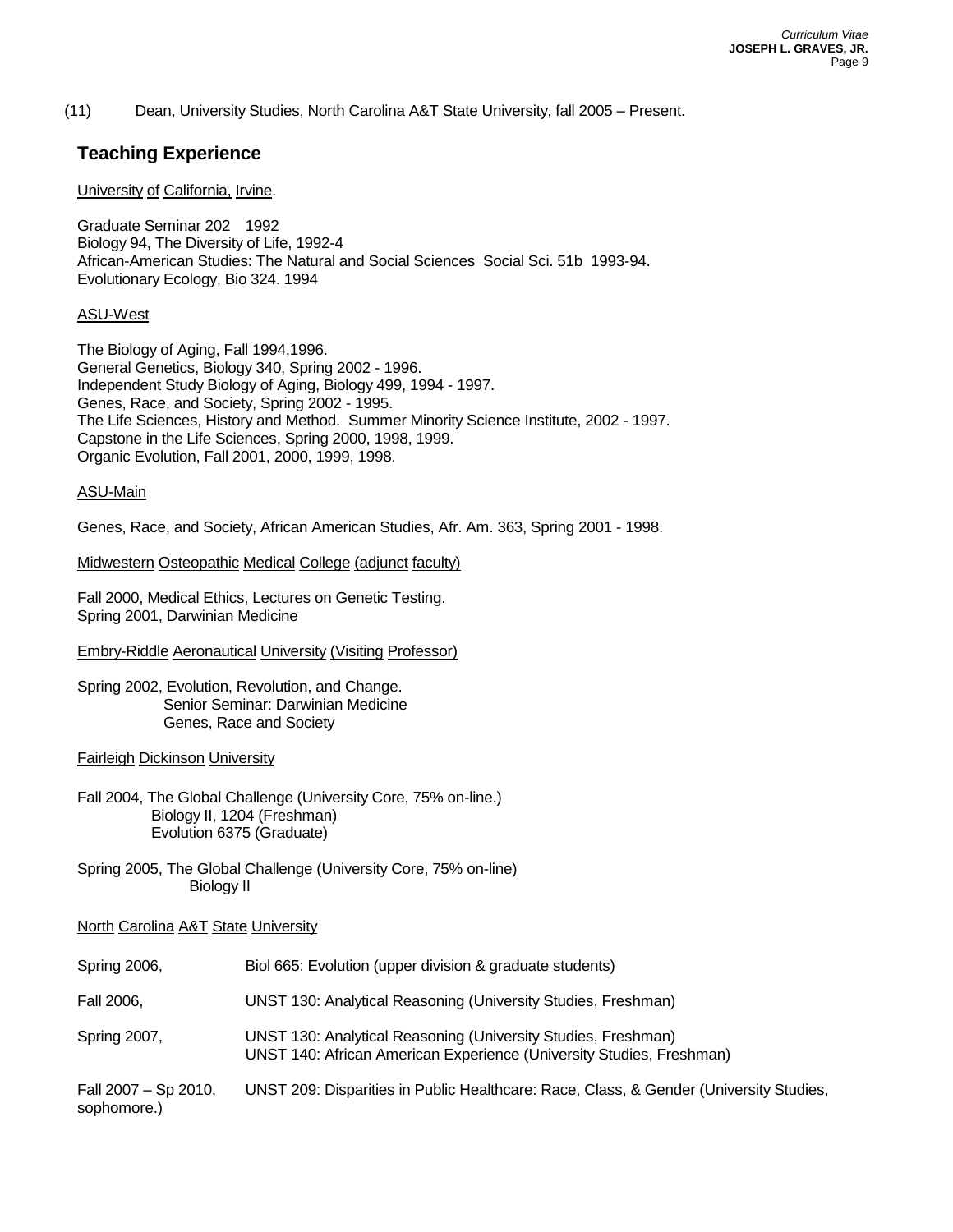#### Fall 2009 UNST 301: Evolutionary Medicine (University Studies, sophomore – junior)

## **Undergraduate honors students sponsored or mentored**

#### **(Bridges Students are Listed at Program Web Site)**

## **ASU (Non-Bridges Students)**

| 1998-2001 | Erin Harvey, Arizona State University West, Honors College                             |
|-----------|----------------------------------------------------------------------------------------|
| 1999-2000 | Tamara Johnson, Arizona State University West Honors College                           |
| 1997-1999 | Darlene Bloom, Life Sciences, ASU-West                                                 |
| 1997-1999 | Hicks, Zoology, ASU-Main                                                               |
| 1997-1999 | Erica White, Zoology, ASU-Main                                                         |
| 1996-1998 | Angela Bandy, Zoology, ASU-Main                                                        |
| 1996-1998 | Mairie MacIntryre, Zoology, ASU-Main                                                   |
| 1996-1998 | Kristin Kopenbrink, Zoology, ASU-Main                                                  |
| 1996-1998 | Thao Pham, Honors College, ASU-Main                                                    |
| 1996-1998 | Frederick Manfredsson, Zoology, ASU-Main                                               |
| 1995-1997 | Jake Green, Zoology, ASU-Main                                                          |
| 1995-1997 | Jesse Durbin, Life Sciences, ASU-West                                                  |
| 1995-1997 | Denise Baker, Life Sciences, ASU-West                                                  |
| 1995-1997 | Rosie Schuh, Life Sciences, ASU-West                                                   |
| 1995-1997 | Jessica Grill, Zoology, ASU-Main                                                       |
| 1995-1997 | William Whitmire, Hughes Undergraduate Research Program, Arizona State University West |
| 1994-1996 | Jennifer Simon, Life Sciences, ASU-West                                                |

1995 Mandy Johnson, Honors Program, ASU-Main

**UCI**

| 1994 | Joori Kim, acceptance Dentistry: University of Pennsylvania              |
|------|--------------------------------------------------------------------------|
| 1994 | Maria Rocha, Undergraduate Mentorship Program, CAMP.                     |
| 1994 | Blanca Banuelos, Undergraduate Mentorship Program, CAMP.                 |
| 1994 | Anhthu Hoang, Sigma Xi Scientific Honorary Society, Excellence in Resear |

- rch School of Biological Sciences, Acceptances: University California, Berkeley; Integrative Biology; Regent's Fellowship; University California, Irvine; Dept. Ecology & Evolutionary Biology; University of Washington, Dept. Zoology.
- 1994 Diana Friend, Sigma Xi Scientific Honorary Society, Excellence in Research School of Biological Sciences. Acceptances, Medical School: University California, Irvine; Loyola University, Tufts, etc. 1994 Burak Ozgur, Sigma Xi Scientific Honorary Society, Excellence in Research School of Biological
- Sciences. 1994 John Choi, Sigma Xi Scientific Honorary Society, Excellence in Research School of Biological
- Sciences.
- 1994 Renata Lahner, Howard Hughes Biomedical Fellowship, Sigma Xi Scientific Honorary Society, Excellence in Research School of Biological Sciences. Acceptances: University of California, Los Angeles Dept. Physiology.
- 1994 Luciano Matzkin, Sigma Xi Scientific Honorary Society, Excellence in Research School of Biological Sciences.
- 1994 Mai-Tram Nguyen, Sigma Xi Scientific Honorary Society, Excellence in Research School of Biological Sciences.
- 1994 Chan Nguyen, Sigma Xi Scientific Honorary Society, Excellence in Research School of Biological Sciences.
- 1993 Khalid Chanell, Howard Hughes Biomedical Fellowship, Campuswide Honors Program, UCI varsity basketball, acceptance Stanford University Medical School.
- 1993 Norena Shaw, NIH Minority Undergraduate Research Award, 1993 1995, graduation 1995.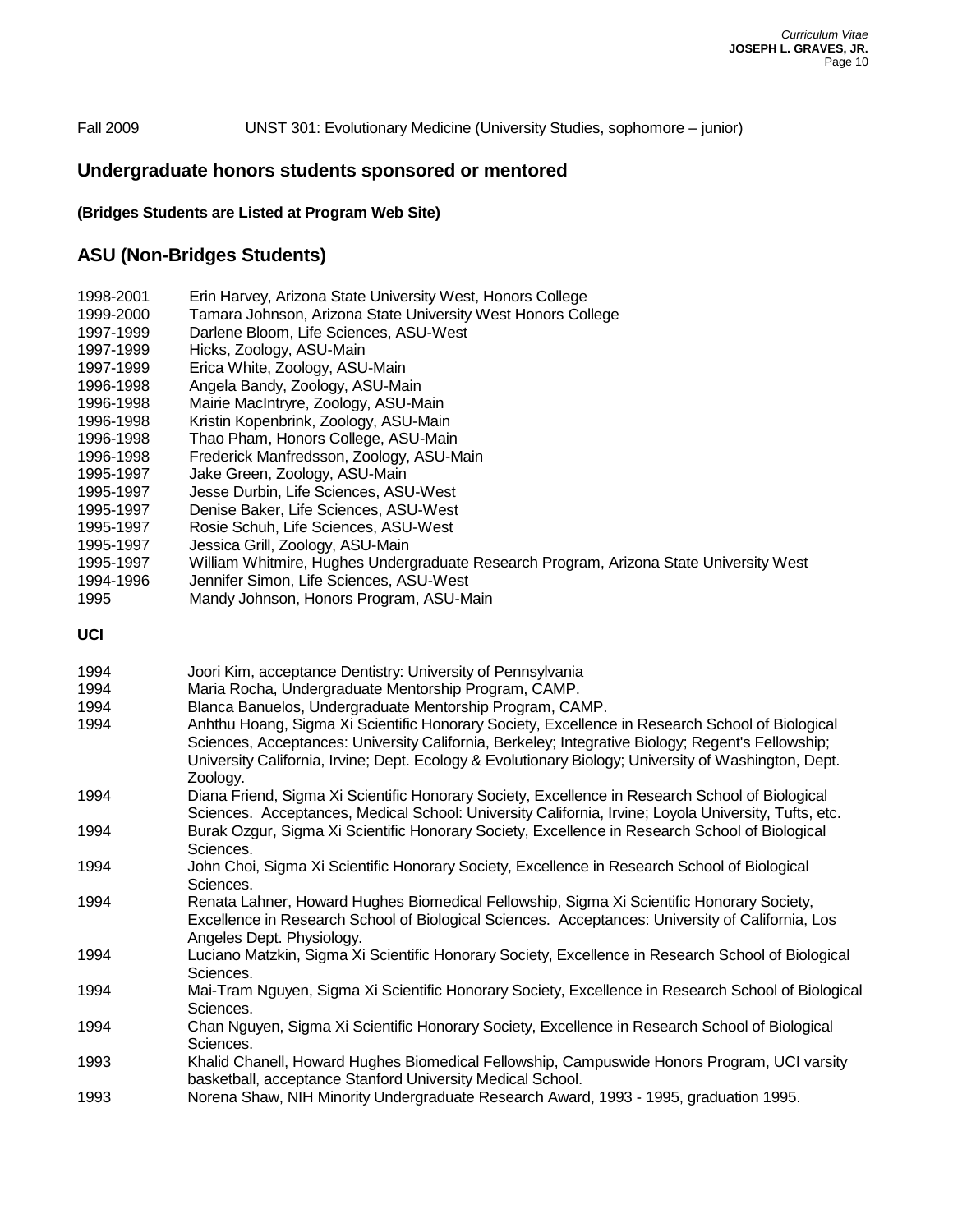| 1993 | Heather Paciotti, Summa Cum Laude, Sigma Xi Scientific Honorary Society, Excellence in Research  |
|------|--------------------------------------------------------------------------------------------------|
|      | School of Biological Sciences.                                                                   |
| 1993 | Chau Hoang, Sigma Xi Scientific Honorary Society, 2nd Place Poster Competition for Excellence in |
|      | Research School of Biological Sciences, attending Harvard Dental School.                         |
| 1993 | Huy Tran, Sigma Xi Scientific Honorary Society, Excellence in Research School of Biological      |
|      | Sciences                                                                                         |
| 1992 | Jorge Nieva, Howard Hughes Biomedical Fellow, School of Biological Sciences Honors in Research,  |
|      | Acceptance in Ohio State, St. Louis University, and U. Alabama, Birmingham Medical Schools.      |
| 1992 | Thuy Pham, School of Biological Sciences Honors in Research, Acceptance both USC and             |
|      | Northwestern Dentistry.                                                                          |
| 1991 | Tanya Blanton, Howard Hughes Biomedical Fellowship, Pregraduate Mentorship Award, Minority       |
|      | Summer Internship Award, UCI, graduation 1992. The University of Iowa Medical School, full       |
|      | scholarship. Graduated 1995.                                                                     |
| 1991 | Phuong Tran, Honors in Research, UCI, Chicago Medical College, 1991.                             |

# **Graduate Education and Students**

- 1. Committee Member, Paul Turner, Dept. Ecology and Evolutionary Biology, University of California, Irvine. July 1990 - July 1991. Ph.D. awarded 1995.
- 2. Committee Member, Curtis Rooks, Dept. of Comparative Culture, University of California, Irvine. July 1991.
- 3. Outside Examiner, Dept. English and Comparative Literature, July 1990 to present.
- 4. Committee Member, Leticia Cano, Dept. Molecular Biology and Biochemistry, University of California, Irvine.
- 5. Chair, Fred Simmons, Dept. Ecology and Evolutionary Biology, University of California, Irvine.
- 6. Chair, Denise Deckert, Dept. Ecology and Evolutionary Biology, University of California, Irvine.
- 7. Committee Member, Teri Williams, Dept. of Biochemistry, ASU-Main, Defense November 2001.

## **Postdoctoral Researchers**

- 1. Dr. Barbara Joos, Ph.D. 1993, Dept. Ecology and Evolutionary Biology, University of California, Irvine. NIH, Comparative Biology of Aging in *Drosophila*.
- 2. Karen Medville, Dept. of Life Sciences, Arizona State University West, June 1995.

## **University/Community Service and Committees**

#### **UCI**

- (12) Academic Senate, Committee on Faculty Affirmative Action 1991 92, TOPS committee Fall 1991.
- (13) Co-founder African American Studies Program, University of California, Irvine. Member of Steering Committee, Winter 1990 - June 1994, author of African American Studies Core, the Natural Sciences.
- (14) NIH Western Regional Conference, Office of Minority Programs, "Increasing the Pipeline of Minorities in Biomedical Research Careers", Aug. 22, 1991. San Diego.
- (15) Faculty Mentor Undergraduate Research Internship Program, 1991.
- (16) Faculty Mentor Minority Summer Undergraduate Research Internship Program, 1991.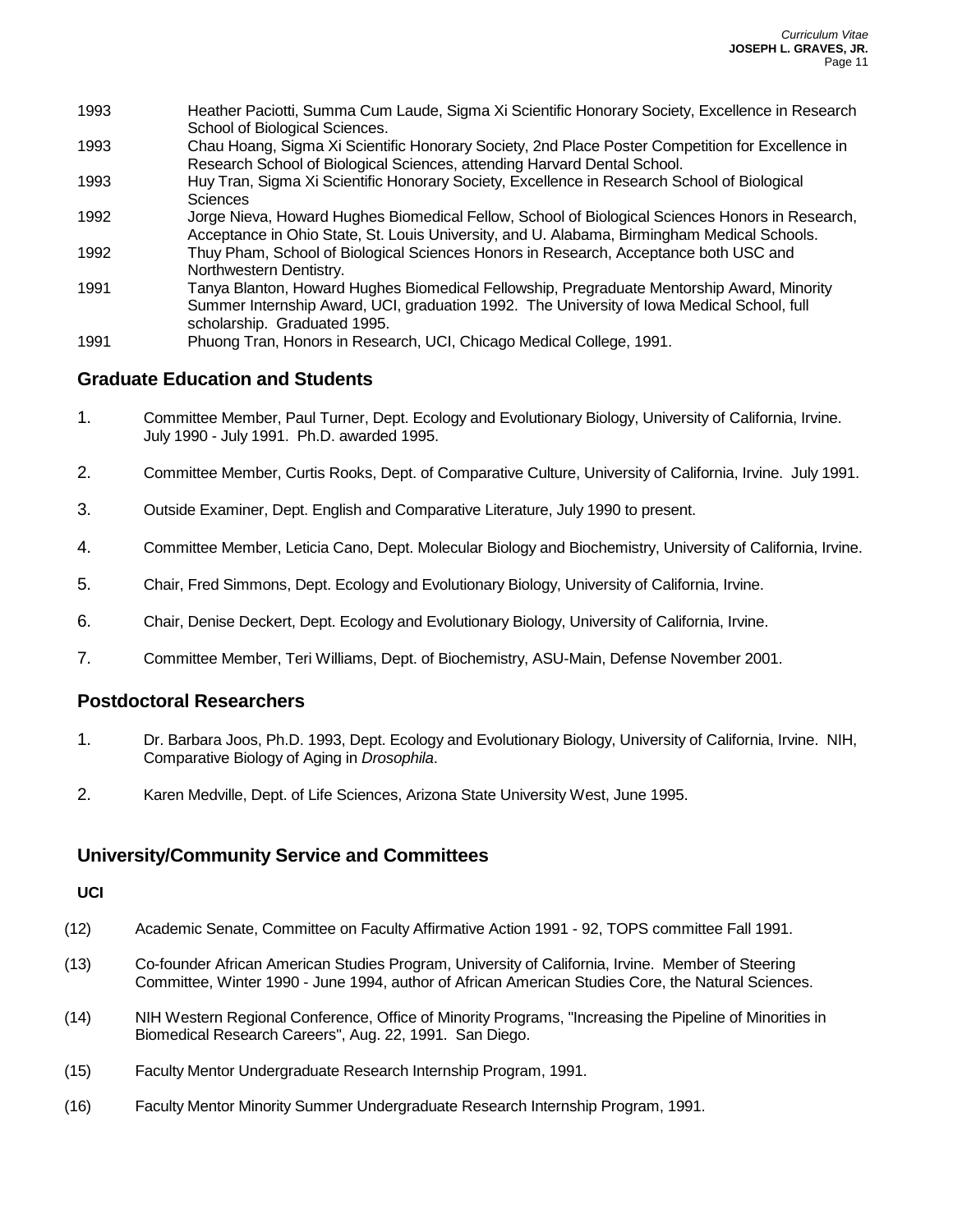- (17) Faculty Mentor Cross Cultural Center Program, UCI, Fall 1991,1992.
- (18) Affiliated faculty, Women's Studies, University of California, Irvine.
- (19) National Advisory Board, Biological Sciences Curriculum Study (BSCS), Fall 1991.
- (20) University recruitment, Division of graduate studies, University of California. Oct 13 15. Clark Atlanta University Complex.
- (21) UCI Program for Outstanding High School Students, Feb. 1992.

### **ASU-West**

- (22) Member Arizona State University West, Dept. of Life Sciences, Executive Committee, Fall semester 1994.
- (23) Member Arizona State University West, Dept. of Life Sciences, Curriculum Committee, Fall semester 1994.
- (24) Member, ASU-West Provost Search Committee, Summer 1995-
- (25) Member, Executive Committee, ASU Black Faculty and Staff Organization.
- (26) Finalist, Director of African American Studies Search, ASU-Main, 1996.
- (27) The Social Construction of Race, September  $2^{nd}$  1998, for Racial Legacies Grant, Dr. Mildred Garcia Coordinator, ASU-West.
- (28) Faculty Respondent, Racial Legacies, October  $6<sup>th</sup>$  1998.
- (29) Scylla and Charybdis: The Fallacy of equating race with disease. In preparation for Provost Lecture Series on Diversity. Presentation includes integration of biological, social, and theatrical perspectives on "race", medicine, and disease.

## **Professional Activities**

- 1. Reviewer, NIH Minority Access to Research Careers Grants, 1990.
- 2. Panel Member, NSF Instrumentation and Laboratory Improvement, USEME. 1990.
- 3. Panel Member, NSF Undergraduate Course and Curriculum Development Program, November 1991, Chair of panel, August 1992.
- 4. Reviewer, for **Evolution** and **Genetics**, manuscripts concerning life history evolution, David Resnick and Andy G. Clark, consulting editors. 1990 - 92.
- 5. Participant, Strategies for Identification and Characterization of Longevity Assurance Genes Workshop, Sponsors: Biology of Aging Program: National Institutes of Aging and The Glen Foundation for Medical Research. National Academies of Science and Engineering, Beckman Conference Center, Irvine CA. June 11-13, 1991.
- 6. Panel member, NSF Physiological and Functional Ecology Section, 1992 1995.
- 7. Panel Member, National Research Council, Minority Graduate Fellowships, 1993.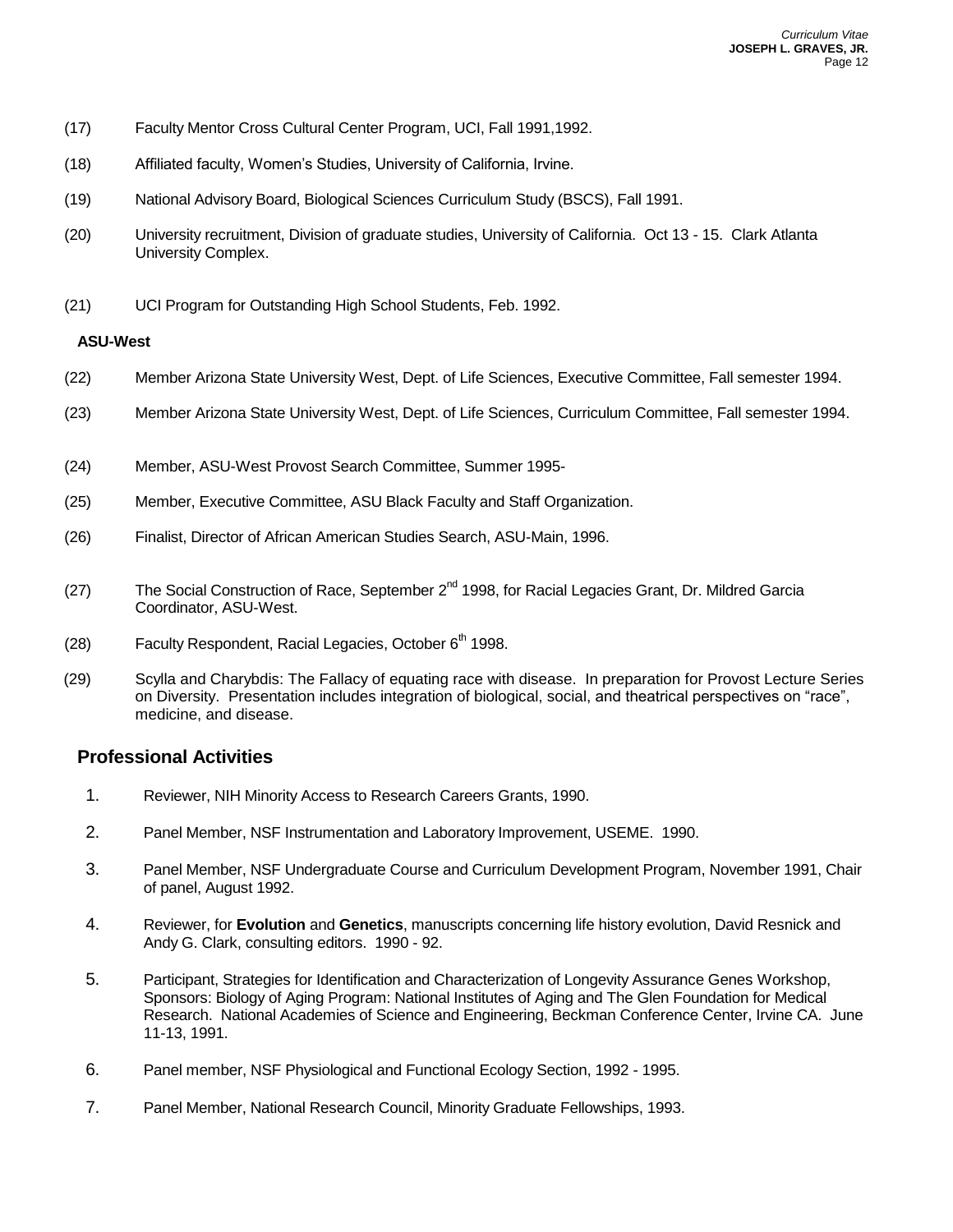- 8. Reveiwer, Insect Molecular Biology, Dr. Anthony James, Consulting Editor.
- 9. Reviewer, Developing Biological Science Literacy: A Guide to Developing Secondary and Post-Secondary Biology Curricula, 1993 BSCS.
- 10. Co-organizer: Science under Segregation Symposium for AAAS Annual Meeting 1995, Atlanta Georgia.
- 11. Reviewer for Biology 4th. Ed., Neal Campbell, Benjamin Cummings Publishing Co. 1994.
- 12. Member, Arizona Department of Education, Ad-hoc Committee for the Curriculum Frameworks grant, September 1994 - present.
- 13. Member, Management Leadership Team, Phoenix Urban Systemic Initiative, August 1994 95.
- 14. Advisory Committee, Sickle Cell Anemia Foundation of America, Arizona Chapter, April 28th, 1995.
- 15. Secretary, American Society of Zoologists, Section on the History and Philosophy of Science 1995-
- 16. Advisory Board, **WETA** Production: The Science of Difference, Fall 1995-present.
- 17. Secretary, Division for Integrative and Comparative Ideas, Society for integrative and Comparative Biology (formerly ASZ). 1996 - 1999.
- 18. Nomination, American Association for the Advancement of Science (AAAS) Section G, Biological Sciences, Nominating Committee.
- 19. Poster judge, 1999 AAAS Annual Meeting and Science Innovation Exposition, Section G, Biological Sciences, Anaheim, CA.
- 20. Nomination, January 2000, Delegate to the General Council, AAAS.
- 21. Participant, January 2000, Panel on minority under-representation in the Society of Integrative and Comparative Biologists.
- 22. Member, Society of the Study for Evolution, Education Committee.
- 23. Panel Member, ELSI Human Genome Project Grants, NIH, March 2002.
- 24. Panel Member, Secretary's Committee on Genetic Testing, Race and Ethnicity in genetic Testing, March 2002.
- 25. Member, Advisory Committee, Dartmouth College, Teaching Ethical, Social, and Legal Issues of the Human Genome Project, 2003 – 2005.
- 26. Speaker, Emerging Scholars Conference, University of Pennsylvania, September 14<sup>th</sup> 2002.
- 27. Participant, *Race and Human Variation: Setting an Agenda for Future Research and Education*, sponsored by the National Science Foundation and the American Assoc. of Anthropologists, September 12 – 14, 2004, Arlington, VA..
- 28. Visiting Faculty Member, 2005 International Graduate Summer Seminar, "Interrogating the African Diaspora" , Florida International University, Jean Rahier organizer.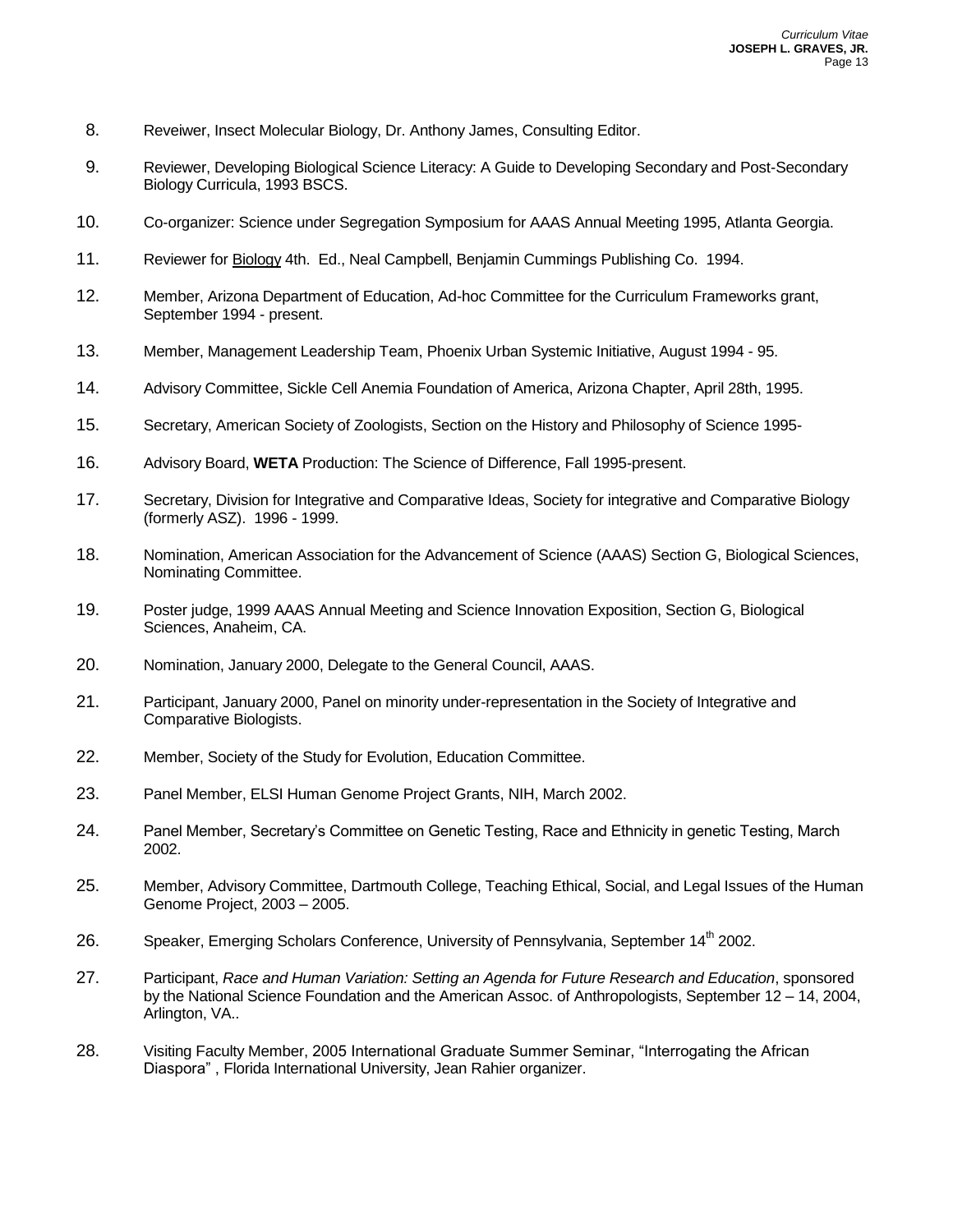- 29. The New Genetics and the Trans-Atlantic SlaveTrade Working Group, W.E.B. DuBois Institute, Harvard University, co-chairs Drs. Henry Louis Gates and Evelyn Hammond, Fall 2006 – present.
- 30. Economic and Social Research Council, UK: Race and Genomics, University of Edinburgh, October 2006.
- 31. Faculty member, American Association of Colleges & Universities (AAC&U) General Education Institute, May 2007 - Present.
- 32. Challenging Assumptions Conference, Pacific Institute for Ethics and Social Policy, University of the Pacific, October 2007.
- 33. Editorial Board, *Evolution: Education and Outreach*, 2007-present.
- 34. Chair, Senior Advisory Board: National Center for Evolutionary Synthesis (NESCENT) at Duke University, 2009 - 2011.
- 35. Member, Global Modules Project, partners Zayed University, United Arab Emirates; University of Alcala, Spain; North Carolina A&T, U.S.A.; University of Jordan, Jordan; Al Akhawayn University, Morocco; Kenyatta University, Kenya; Goteborg University, Sweden; Corvinus University, Hungary; and Champlain College, U.S.A.

## **Distinguished Lectures and Selected Seminars**

### June 1991, 1992 **National Youth Science Camp, West Virginia**.

Nov 7 – 10, 1991, *The Inclusive University: Multicultural Perspectives in Higher Education: Integrating multicultural perspectives into the sciences and math.* Oakland, **California State University ,Hayward**.

"*The physiological and biochemical basis of evolutionarily postponed senescence in Drosophila melanogaster*".

"*African American science education: My statement of the problem.*"

- May 11, 1993 Distinguished Lecturer; **University of Cincinnati**; sponsored by The Department of Anatomy and Cell Biology, Office of the Dean College of Medicine, and the Senior Vice President and Provost for Health Education.
- June 20, 1993 Symposium in Evolutionary Physiology, sponsored by **Society for the Study of Evolution**, Ray Huey and Larry Harshman, Co-chairs. SSE, ASN, SSB Meetings, Snowbird, Utah.

*"Is Race a Legitimate Concept for Science?"*

Feb. 20, 1995 Biological Diversity Track. The 1995 Annual Meeting and Science Innovation Exposition. **American Association for the Advancement of Science**. Atlanta, Georgia.

*Race and IQ revisited: Figures never lie, but often liars figure*.

- Feb. 27, 1995. Minority Science Students Organization. **California State University, Dominguez Hills**.
- March 6, 1995. Department of Anthropology, **Wayne State University**.
- Feb. 28, 1997 **Oberlin College, Ohio.**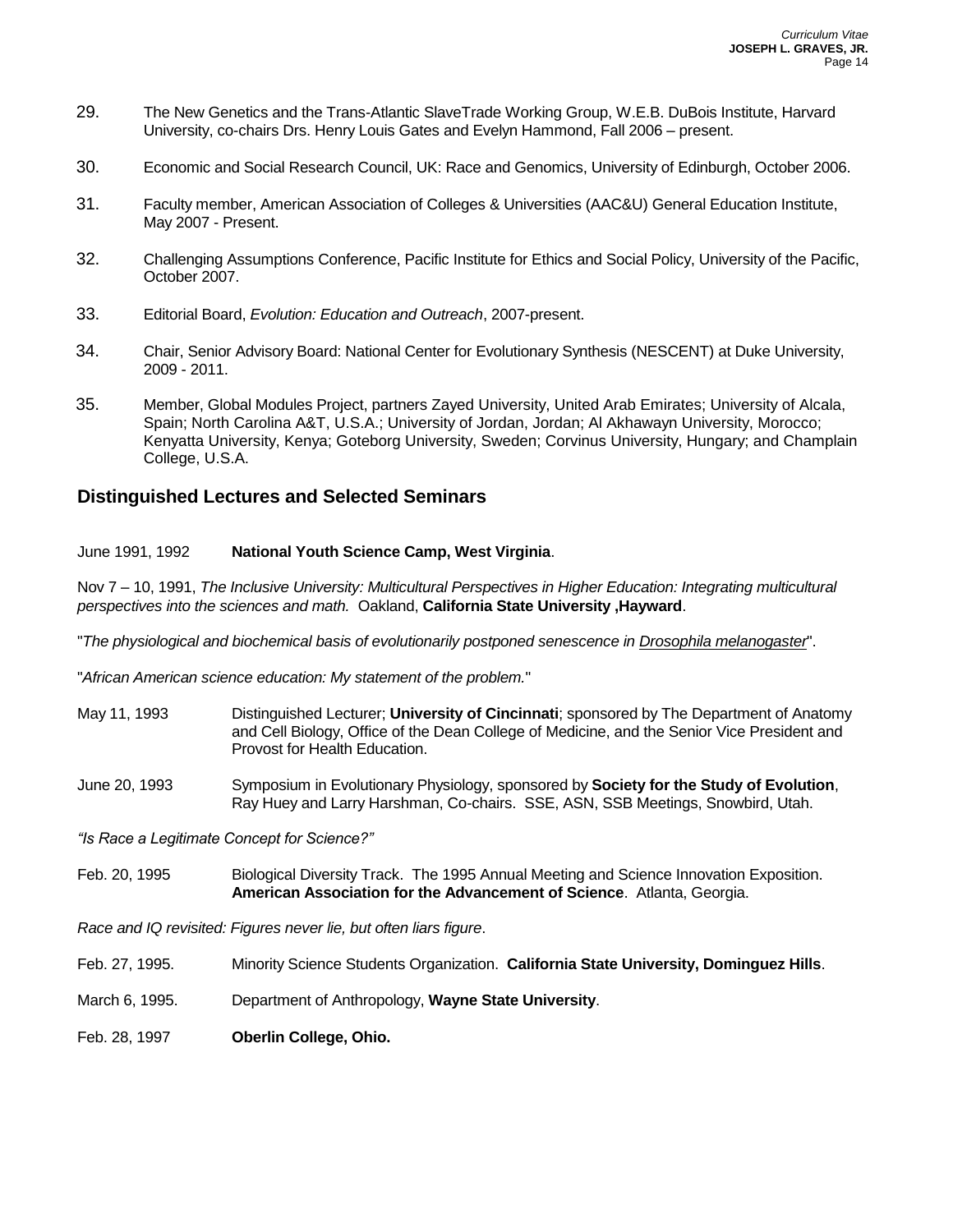Session Chair, Pseudoscience, Biology, and the Education of African American Students, Annual Meeting of the **American Association for the Advancement of Science** (AAAS), Feb. 12, 1996, Baltimore, Maryland. Presentation: Science and Pseudoscience in the African American Context.

Discussant, The Developing Brain: Genes, Environment, and Behavior, **Annual Meeting of the American Association for the Advancement of Science (AAAS),** Feb. 8, 1996, Baltimore, Maryland.

Panel Member, **History of Science Society**, *Teaching about Race and Science*, San Diego, November 7<sup>th</sup>, 1997.

**Distinguished Lecture, Medical College of Ohio** January 15<sup>th</sup> 1998. General Theories of Aging: Unification and Synthesis.

**Distinguished Lecture, Medical College of Ohio**, January 15<sup>th</sup> 1998, Content of Character, or Genes and Race?

**Sawyer Seminar**: The Concept and Consciousness of Race: Cross-national and Cross Disciplinary Perspectives, **University of North Carolina, Chapel Hill**, March 1, 2000.

Keynote Address, Academic Excellence Day, California University of Pennsylvania, October 2<sup>nd</sup> 2001.

**American Museum of Natural History**, Human Genome Lecture Series, December 4, 2001.

**Arizona Science Center**, Science Lecture Series, December 5, 2001.

Race and Disease, for **Henry Ford Hospital**, Detroit, Michigan, January 2002.

**National Human Genome Institute**, Ethical, Legal and Social Implications Group, January 2002.

**Pennsylvania Association of Black Educators**, Keynote Lecturer, Race and IQ in Higher Education, Pittsburgh, PA, March 2, 2002.

**Gene Media Forum**, NY Academy of Sciences, March 21, 2002, Race and IQ.

Panel Participation, Is Race a useful concept for cancer etiology and treatment? **American Association for Cancer Research**, San Francisco, CA, April 8<sup>th</sup>, 2002.

**Keynote Speaker 14<sup>th</sup> Annual F.E. MAPP Science Symposium, Morehouse College, Atlanta, GA, April 9<sup>th</sup>, 2002.** 

**University of Pennsylvania**, Emerging Scholars Workshop, September 14<sup>th</sup>, 2002.

**William C. Campbell Colloquium in Science and the Humanities**. Drew University, September 24<sup>th</sup>, 2002.

**Association of Multiethnic Americans**, Tucson, AZ, October 14,2002.

**Distinguished Lecture, Hampden-Sydney College, October 16<sup>th</sup>, 2002.** 

**Distinguished Lecture**, University of the Pacific, October 29<sup>th</sup>, 2002.

**Muskie Lecture**, Bates College, Nov. 6<sup>th</sup>, 2002.

**Distinguished Lecture, Brown University, Nov. 7<sup>th</sup>, 2002.** 

**Lecture in Evolutionary Biology**, Annual Biomedical Research Conference for Minority Students, New Orleans, Nov. 14th, 2002.

The Emperor's New Clothes: The Social Construction of Race, and Genome Research **Student Pugwash USA** , October 24th 2003.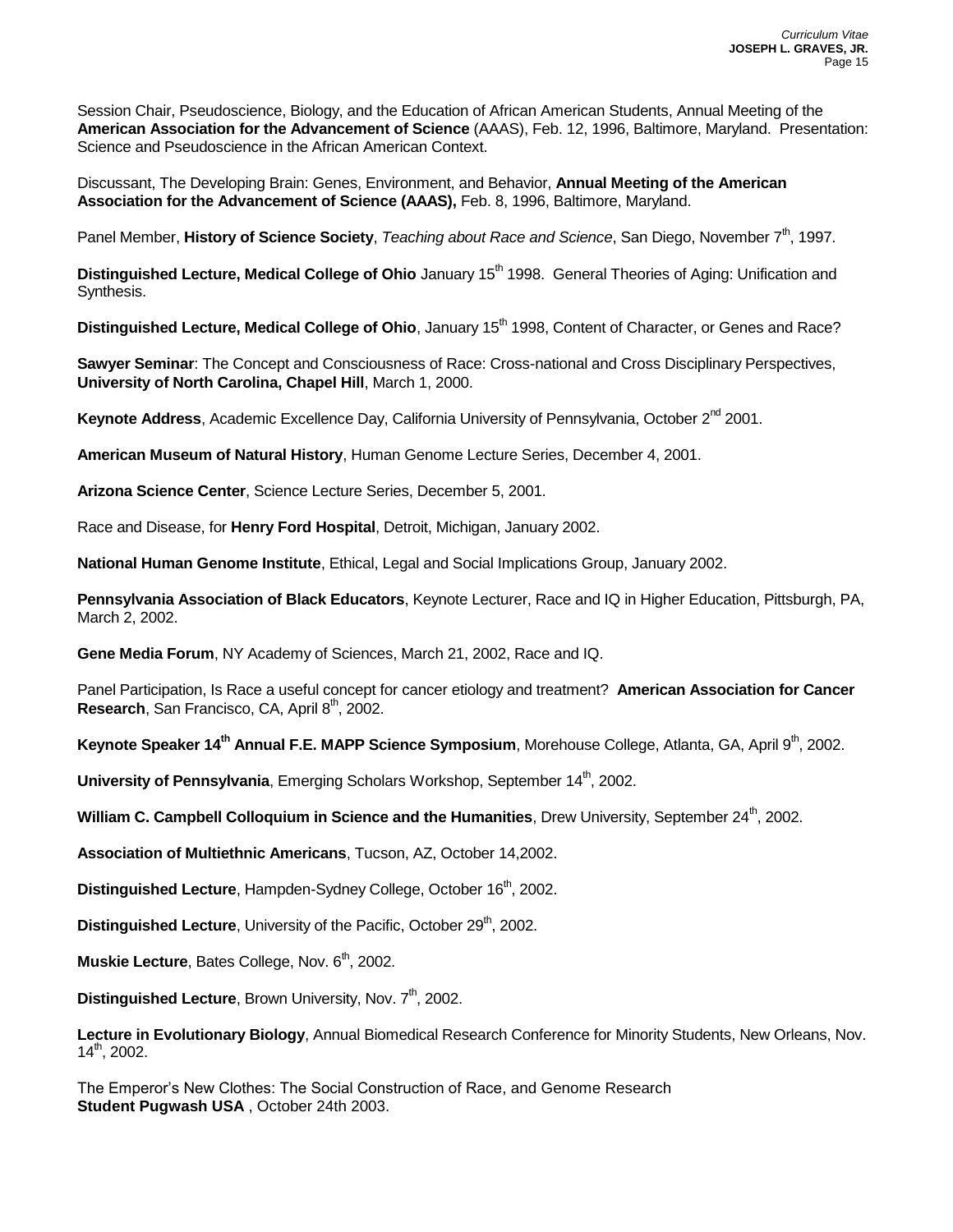The Emperor's New Clothes: Why We Pretend Race Exists., **College of St. Catherine,** November 4th 2003.

The Emperor's New Clothes: Why We Pretend Race Exists, **Earlham College, Convocation**, January 28th 2004.

**Respecting Differences 2004**, The Illusion of Race, Kalamazoo, Michigan, April 6 - 7th 2004.

With All Deliberate Speed: The Retreat and Revival of Postwar Scientific Racism, **Minnesota Museum of Science**, May 22nd, 2004.

The Emperor's New Clothes: Why We Pretend Race Exists, **Transport Canada's 3rd National Diversity Conference**, May 26 -27th 2004.

The Race Myth: Biomedical Research and Human Genetic Variation, **Pieces of a Dream: African American Health Care in Minnesota and Unequal Treatment**, Sept. 17th, 2004.

Racism without Race: Contradictions in scientific and social policy, **University of the Puget Sound**, February 3rd 2005

Racism without Race: Contradictions in scientific and social policy, **North Carolina A&T University**, March 17th 2005

Racism and Science, **Fairleigh Dickinson University**, debate with Jon Entine of the American Enterprise Institute, author of *Taboo* and *Abraham's Children*, March 23rd 2005

## **Other Selected Invited Presentations:**

- (1) **Life and Times (Scientific Discoveries)**, KCET Public Television, Dr. Joseph L. Graves, Jr., January 1993, by Robert Dean, Director Special Projects, KCET television.
- (2) Magazine coverage: **Discover** Feb. 1990, **The Economist** Feb. 1990, **Black Issues in Higher Education**, Jan. 1991, **Life** Oct. 1992, and **Scientific American** Dec. 1992.
- (3) **Who's Who in Science and Engineering** 1st 4th editions, **Who's Who in the West**, Marquis Who's Who, New Providence, New Jersey, 1995.
- (4) **Men of Achievement 16th Edition**, International Biographical Center, Cambridge, England.
- (5) "The Bell Curve" on KFNN AM Radio, Phoenix. **Real Life Focus**, Vernon Bolling, Sunday Nov. 13, 1994.
- (6) *"Bell Curve" conclusion berated by ASU Geneticist*. Interview: The Arizona Republic, Jake Batsell, Correspondent. November 9, 1994.
- (7) *"Is race a valid concept for Science?"* Press Conference, at the 1995 AAAS Annual Meeting and Science Innovation Exposition. Atlanta, Georgia, February 19, 1995.
- (8) *"Is Race a valid biological concept?"* with C. Loring Brace, Professor of Anthropology, University of Michigan; for the **British Broadcasting Co**., February 20, 1995. and with **National Public Radio**, Chicago, Ill. February 23, 1995.
- (9) *"Is Race a valid biological concept?"* Quirks and Quarks, **Canadian Broadcasting Co.** February 22, 1995.
- (10) *"No such thing as race, genetic studies say"* with Luca Cavalli-Sforza, Stanford University and Solomon Katz, U. Pennsylvania. San Jose Mercury News, **The Arizona Republic**, A4, Tuesday February 21, 1995, Baltimore Herald, and Los Angeles Times.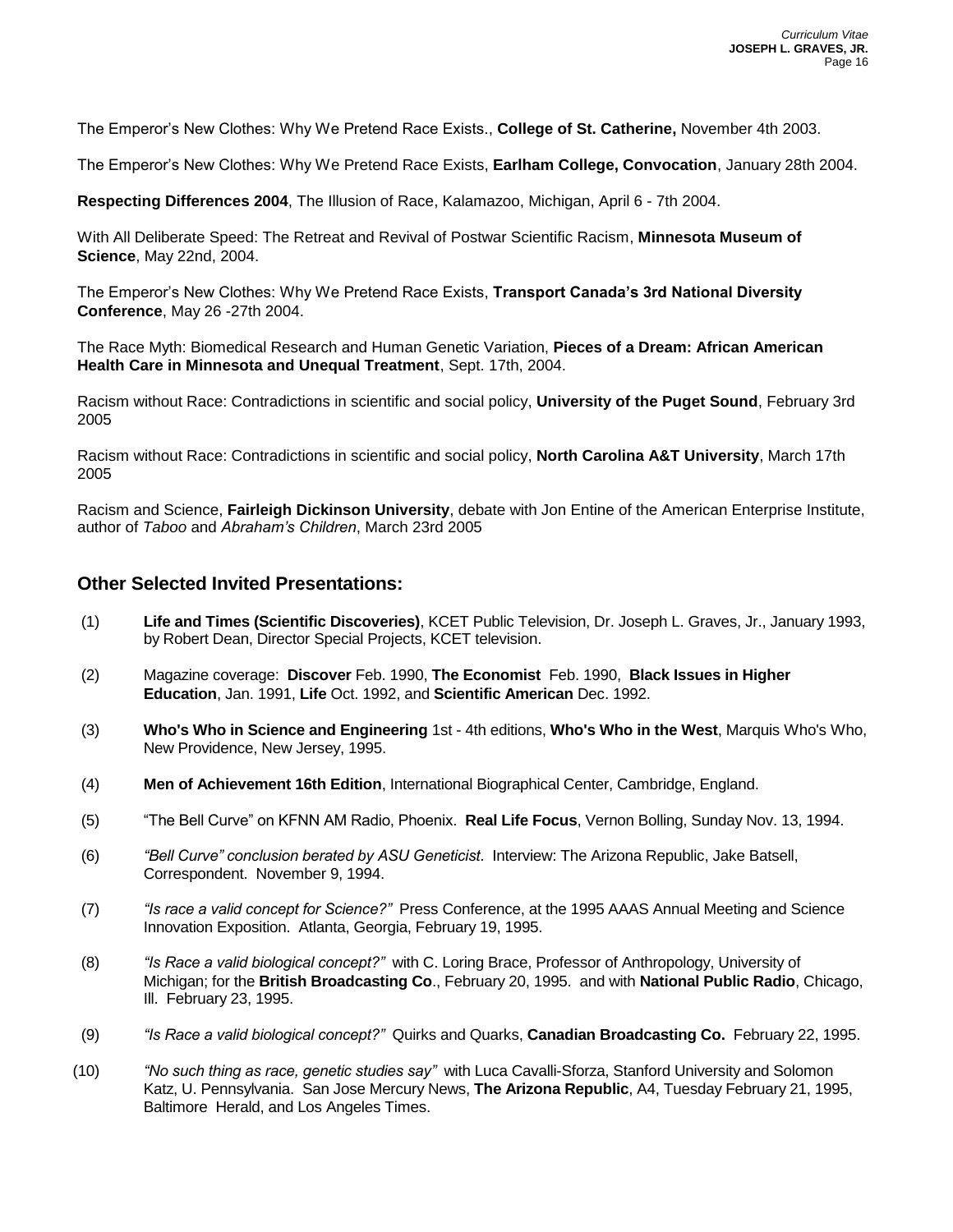- (11) "*Figures never lie, but often liars figure. The significance of The Bell Curve*." Arizona Black Board of Directors Retreat. Seattle, Washington. July 13-15, 1995.
- (12) Science, Pseudoscience, and Afrocentric Education, in **Education Week**, Feb. 21, 1996.
- (13) *"The Color of Science*", Claudia Winkler, **The Weekly Standard**, March 4, 1996.
- (14) *"Dangerous Nonsense"* in Where We Stand, by Albert Shanker, President American Federation of Teachers, in **The New York Times**, Sunday March 10, 1996.
- (15) *Science, Pseudosience, and Afrocentric Education*, **ABC News Radio**, NYC, The Jay Diamond Show, March 13, 1996.
- (16) Science, Pseudosience, and Afrocentric Education, **Rocky Mountain News**, Denver, Colorado, The Clifford May Show, Saturday March 16, 1996.
- (17) Key sexual behavior gene spotted in male fruitfly. Deborah Blum. **The Sacramento Bee**. December 13, 1996.
- (18) Genes, race, and intelligence: Implications for Affirmative Action. A Debate with J. Phillipe Ruston. Sponsored by the John Jay College of Criminal Law, City University of New York. March 20, 1997.
- (19) J.L. Graves (1997) Race and IQ in the 90's: A Grim Testament to a Naked Emperor, for **Opportunity Journal**, Magazine of the National Urban League, Lee Daniels editor.
- (20) Debate: Removing Affirmative Action from Arizona, sponsored by the Black African Coalition, with Senator Scott Bundgaard, Arizona 43<sup>rd</sup> Legislature and author of SCR 1005, a bill to eliminate state funded affirmative action programs. April 15<sup>th</sup> 1998.
- (21) Commencement speaker for Low Income and Minority Student Science Programs, Oberlin College, April  $29^{th}$ , 1998.
- (22) Evolution gets nod from panel, by Cathryn Creno, **Arizona Republic**, August 17<sup>th</sup> 1998,
- (23) Creationism and Evolution, August 23<sup>rd</sup> 1998, Sun City Unitarian Universalist Church.
- (24) Creationism and the threat to science education in Arizona, Prescott Unitarian Universalist Fellowship, October  $4^{\text{th}}$  1998.

### **Documentary Films & TV**

*Life and Times (Scientific Discoveries)*, **KCET Public Television**, Dr. Joseph L. Graves, Jr., January b1993, by Robert Dean, Director Special Projects, KCET television.

*"Black Britain, The Faster Race",* for the **British Broadcasting Company**, September 9th 2000.

*"The Death Clock",* October 2000, "*Genetics of Cloning",* November 2000, **FOX 10 Arizona**.

"Race: America's Original Science Fiction, Presentation for Phoenix City Council Faces of Diversity Series, Cox 11 Community Access, January 2001.

The Emperor's New Clothes, **Tony Brown's Journal**, PBS, April 13<sup>th</sup>, 2002.

*"Race: Genealogy of an Illusion",* A Three Part Documentary from **California News Reel Inc.,** by Larry Adelman, Public Broadcasting System, Spring 2003.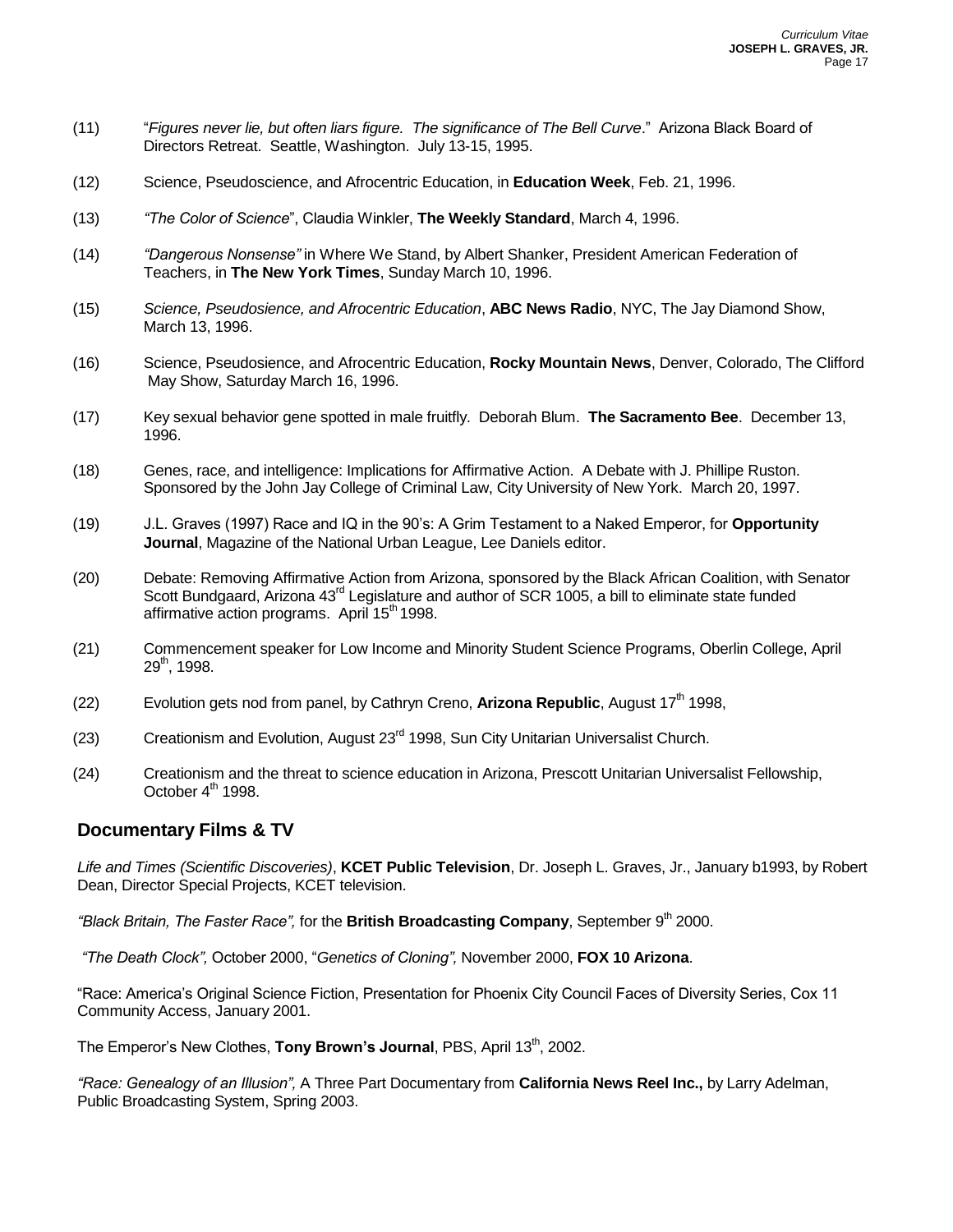*The Race Myth*, **Tony Brown's Journal**, PBS, January 25<sup>th</sup>, 2005.

*Lucy's Daugther*, **Tony Brown's Journal**, PBS, 2006.

The Race Myth: Why We Pretend Race Exists in America**, University of North Carolina, Greensboro** February 21, 2006

Examining the Science Behind Race-specific Medicine, 12<sup>th</sup> Annual Summer Public Health Research Video Conference on Minority Health, **UNC-Chapel Hill**, June 26, 2006.

And Yet it Moves: General Education Reform at North Carolina A&T State University**, Southern Association of Schools and Colleges,** Annual Meeting, December 2006.

The Race Myth: More Sincere Fictions in the Age of Genomic Science**, University of Puerto Rico**, Graduate School of Public Health, May 9, 2007.

And Yet it Moves II: Process of General Curriculum Reform**, General Education Institute,** Salve Regina University, May 2007.

The Tragedy of the Commons: Faculty Buy-in for General Education Reform**, General Education Institute,** Salve Regina University, May 2007.

The Race Myth: Why We Pretend Race Exists in America**, Unlearn Week**, Calvin College, Grand Rapids, Michigan. October 10, 2007.

Faith, Science, and Democracy: What Next? **Challenging Assumptions Conference,** Pacific Institute for Ethics and Social Policy, October 13, 2007.

*James Watson Interview*, **CNN Anderson Cooper 360**, October 19, 2007.

The Race Myth: More Sincere Fictions in the Age of Genomic Science**, Centre College**, Danville, Kentucky. February 20, 2008

Panel Member, **One Guilford: Education Symposium**, sponsored by the Greensboro News and Record, UNCG, March 12, 2008.

## **Community Service and Awards**

Outstanding Faculty Award, Chicanos for Creative Medicine, University of California, Irvine, 1990.

Outstanding Faculty Award, African-American Students Organization, University of California, Irvine, 1990.

Cultural Diversity and Liberal Education: Curricular Design and Pedagogical Practice, University of Chicago, April 22- 25, 1990.

National Science Foundation Young Scholars Lecture, California State University, Long Beach, Summer Marine Science. August 13, 1990, 1991.

Summer Institute on Race, Ethnicity, and Gender. University of California, Davis. July 9, 1990.

SPOP/UNIPREP Training Session, Orientation lecture: Faculty and Student Interaction, Faculty Expectations 1991-93.

Presenter 1992 Asian-Pacific Students Association, "The Asian-American Experience at UCI".